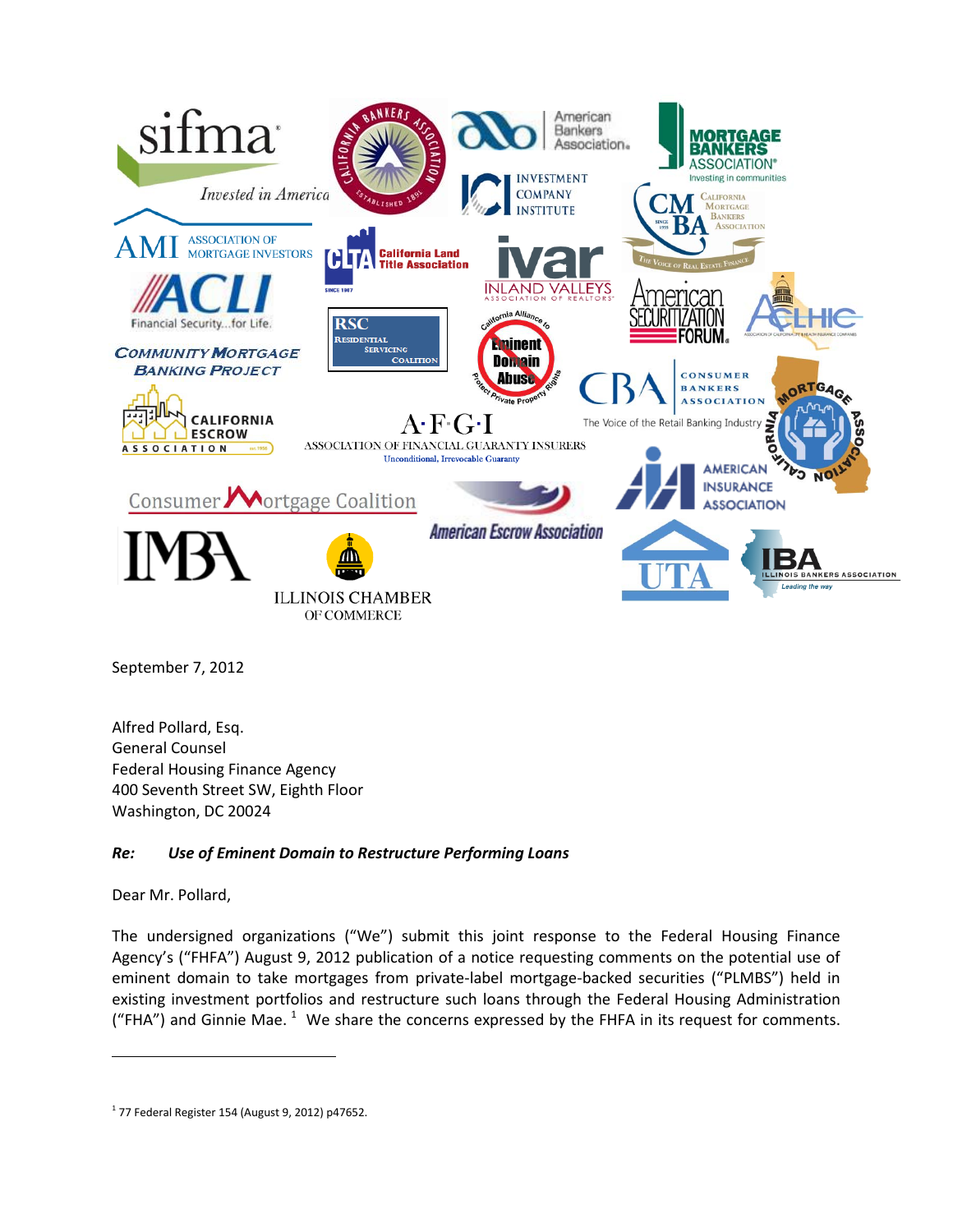Our organizations are united in opposition to the current proposals to use eminent domain in this manner, and are actively working together to advocate against this clear abuse of the sovereign power of eminent domain.  $^{2,3}$  $^{2,3}$  $^{2,3}$  $^{2,3}$  We emphasize that recently proposed plans regarding the use of eminent domain to seize mortgage loans are highly likely to be found unconstitutional on multiple grounds and otherwise in violation of federal and state laws.

The FHFA's notice raises a number of specific concerns with the proposal: the risk of loss to Fannie Mae and Freddie Mac, and to the Federal Home Loan Banks ("FHLB"), and the resulting costs that would be imposed on U.S. taxpayers as a result of such losses; the chilling effects on credit extension and on investment in housing markets; the constitutionality of the proposal; the application of federal and state consumer protection laws; the impact on current security holders; the impact on millions of negotiated mortgage contracts; the role of courts in oversight of such plans and availability of resources; the fees and costs associated with the proposal; and valuation issues for these complex contractual arrangements traded in national and international markets.

We share each of these concerns. The proposed use of eminent domain directly affects our shared national interest in reform of our mortgage finance markets to reduce the role of the government in funding mortgage lending. In this letter we focus on three critical aspects of this issue: (1) the impact of eminent domain plans on mortgage lending, mortgage finance markets and mortgage investors; (2) concerns regarding valuation and the profit motivation that underlies this scheme; and (3) legal considerations.

#### **1. Potential Impact of Eminent Domain Plans on Mortgage Markets and Mortgage Investors**

We share FHFA's serious concern regarding the potential for a severe, negative impact on mortgage markets, and therefore on mortgage borrowers, if these proposals go forward. The use of eminent domain in this manner will confront lenders and investors with an unquantifiable new risk—the unpredictable use of eminent domain condemnation to seize their loans at a significant loss. As a result, these proposals would reduce the sources of funding for mortgage originators, and cause originators to underwrite in a defensive manner, therefore reducing credit availability. Moreover, the "taking" would also impact mortgage servicers. The "taking" of performing mortgages would eradicate the primary income stream of the asset and leave the servicer with only the high expenses of the non-performing loans likely leading to an implied servicing premium in areas exercising such use of eminent domain. Lenders and investors will pull back from funding mortgage lending in jurisdictions that implement such plans.

These negative effects on the mortgage markets and the availability of credit will vastly outweigh any small benefits that jurisdictions might hope to achieve using these proposals. Because the proposals

 $\overline{\phantom{0}}$ 

<span id="page-1-0"></span> $<sup>2</sup>$  For the purposes of this letter, we will discuss eminent domain proposals with frequent, but not exclusive reference, to the proposal</sup> promoted by the investment firm Mortgage Resolution Partners (MRP) in San Bernardino County, California, and elsewhere. MRP's proposal to use eminent domain to seize uninsured mortgage loans held in PLMBS is premised on using the FHA and Ginnie Mae to refinance and resecuritize the seized loans with the great added value benefit of government insurance and guarantees, respectively. This use of FHA and Ginnie Mae would lock in a tremendous profit for the backers of the scheme, as the loans would be seized from PLMBS trusts at a level below their actual value to holders and sold at a premium in FHA insured and Ginnie Mae guaranteed MBS.

<span id="page-1-1"></span> $3$  We further note that PLMBS, the initial "takings" target of the MRP plan, almost always constitute below 20% of the residential mortgage loans in municipalities nationwide; accordingly, any such plan is likely to migrate to other investor portfolios, including Fannie Mae, Freddie Mac, banks and other whole loan investors.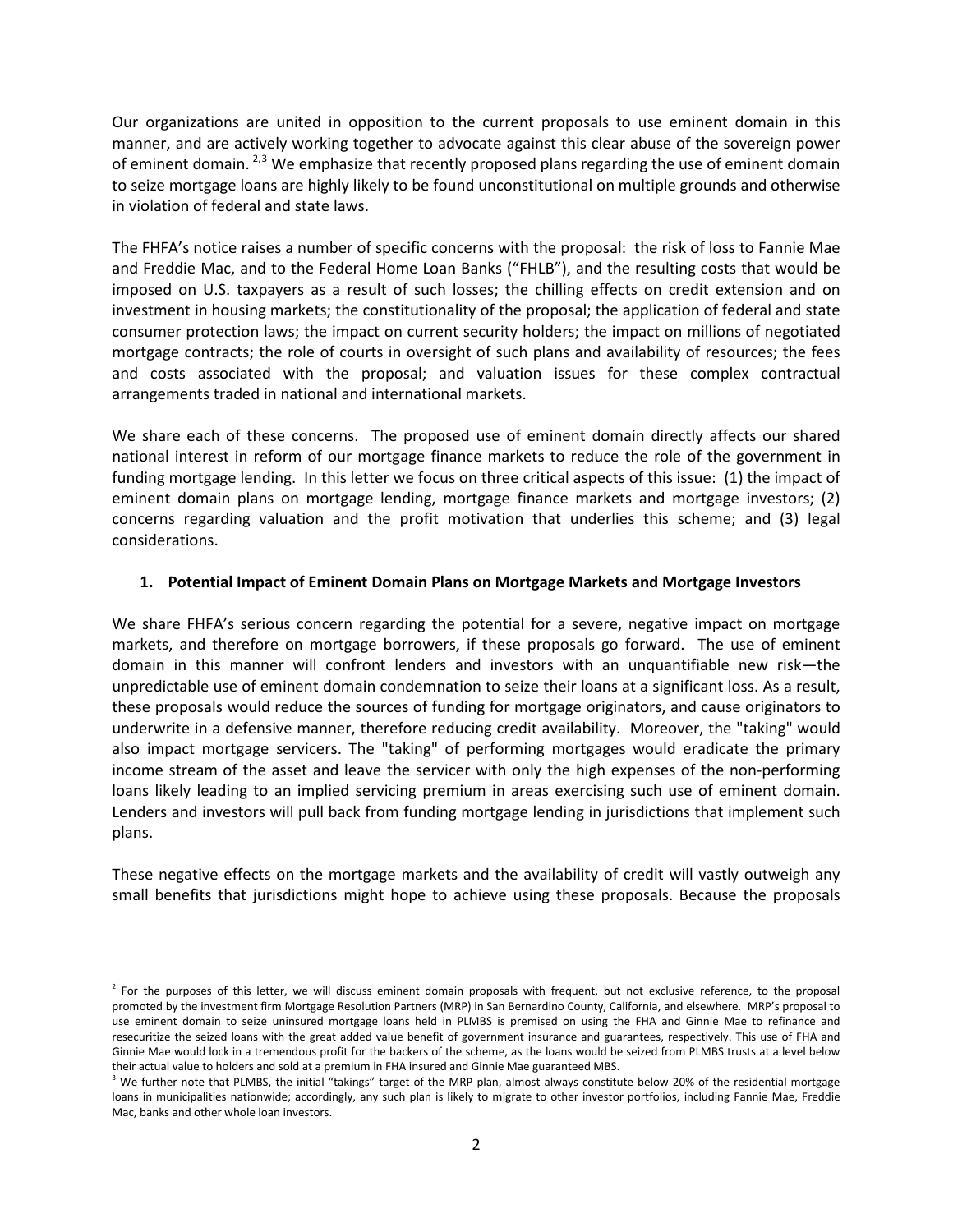would target only those borrowers who are current on their mortgage payments, not those who have fallen behind on payments or nearing foreclosure, they would not help the persons in greatest need, but rather selectively assist only those persons whose mortgages provide the best returns to the promoters. Foreseeable foreclosures and presumed ensuing neighborhood blight would not be materially reduced. A sliver of borrowers might be helped, but all those seeking credit would be harmed as this action would most certainly result in mortgage investors seeking a significant risk premium to compensate for the risk of seizure by eminent domain condemnation. Our members estimate that fewer than 3,500 borrowers would be eligible for the plan in San Bernardino County and proportionally very small numbers of borrowers elsewhere. Since all borrowers would suffer from increased costs for credit and reduced credit availability, any claim that the proposed use of eminent domain serves a public purpose is unsupportable. Alternatively, if the proposals were extended to delinquent borrowers, the resulting misalignment of borrower incentives would magnify moral hazard risk, threatening a flood of strategic defaults, while the likelihood of any public benefit would remain low, as only a small, scattered fraction of the mortgages in any particular jurisdiction would be restructured. Also, it is widely known that there are a number of national and local mortgage loan modification programs that are underutilized; with the requisite awareness and planning, we believe borrowers could greatly benefit from increased utilization of them.

For each instance of a "taking," the resulting losses to holders of the seized mortgages would be borne by citizens saving and investing for retirement, education, and other worthy goals. Investment managers with investments in mortgage-backed securities manage the investments of tens of millions of citizens through their management of pension funds, mutual funds, 401(k) plans, and other retirement and savings vehicles. While each "taking" proposal would be targeted to a small group of borrowers in a specific jurisdiction, the effects would be felt around the nation, as millions of Americans would see their retirement and other savings diminished.

The net consequence of these effects would impair significantly the contractual underpinnings for private investment in mortgage markets. Investors would flee these markets, and there would be no liquid markets for mortgage finance outside of the government-guaranteed markets. This would be a bad outcome for consumers and the nation as a whole. In his July 31, 2012 *Letter to Congress*, Acting Director of the FHFA, Edward DeMarco, discussed the potential unintended, but long-term, detrimental consequences to Fannie Mae and Freddie Mac and the mortgage markets that could result from casting doubt on the security of mortgage contracts. $4\,$  $4\,$  In this extreme case, credit markets would instantly tighten as investors would be forced to reexamine the validity of mortgage contracts and account for a new type of risk. The irreparable damage to the recovering national housing market cannot be overstated.

#### **2. Concerns Regarding Valuation and the Profit Motivation that Underlies this Scheme**

An examination of how the proposals would allocate losses and profits raises more troubling concerns related to the proposed use of eminent domain. The proposals would impose losses on mortgage investors, including the retirement and savings accounts of thousands of individual investors, in order to extract profits that would be delivered to a small group of opportunistic investors, with the added value

ı

<span id="page-2-0"></span><sup>4</sup> *See* [http://www.fhfa.gov/webfiles/24110/PF\\_LettertoCong73112.pdf](http://www.fhfa.gov/webfiles/24110/PF_LettertoCong73112.pdf)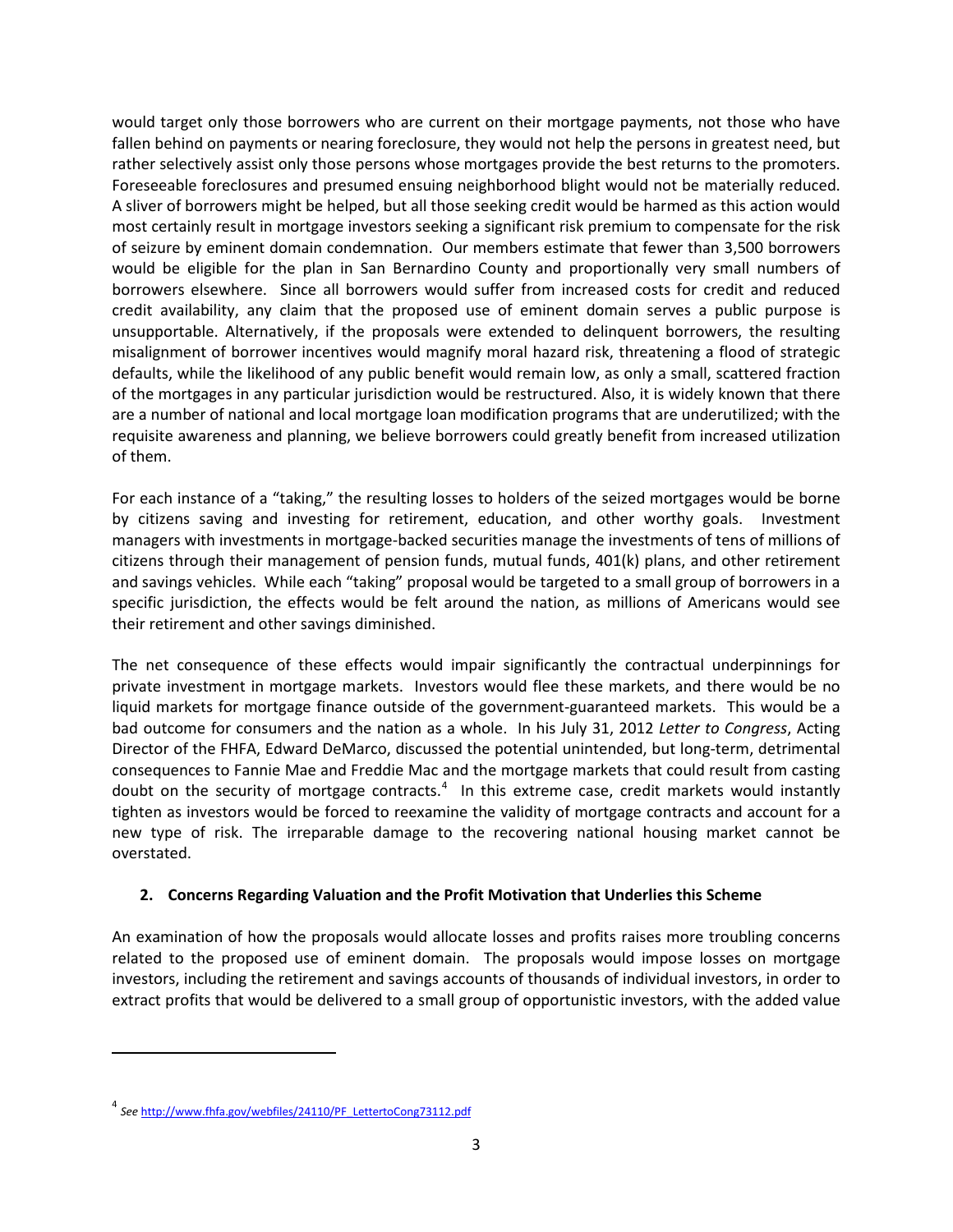of guarantees given by Ginnie Mae. This plan is a veiled short-term, opportunistic investment strategy that utilizes federal government insurance and guarantees to achieve its goals.

We offer an example to illustrate the scale of this government-enforced private wealth transfer. Based on documentation we have reviewed and statements by the architects of the MRP plan, a typical transaction may have economics similar to those shown in the table on the next page. This example shows that the proposals would extract profits at the expense of existing security holders and transfer that wealth to the investors and the architects of this scheme. We believe that, on its face, this indicates that the just compensation that is required by both the U.S. Constitution and various state laws would not be provided to the victims of these seizures.

The loss shown in the table represents but one component of the total losses that security holders will suffer, and for which law requires that they be compensated fully; each investor from which a "taking" would be executed must be financially returned to its original position, as though the "taking" transaction were never done, in accordance with explicit doctrine of the U.S. Supreme Court. In addition to the specific loss a securitization trust and its investors (asset managers, pension funds, insurance companies, Fannie Mae, Freddie Mac, FHLBs, etc…) would suffer due to inadequate compensation paid for a specific loan seized from a mortgage pool, trusts and their investors would suffer further losses due to the resulting overall deterioration of the asset quality of the pool. Just as seizing the oceanfront portion of an oceanfront property would significantly devalue the remaining, newly landlocked parcel of land, seizing performing mortgage loans from a trust would increase the concentration of non-performing loans, causing the trust's securities to fall in value. Depending on the volume of mortgages seized, securitization trusts may also incur costs related to adjusting or revaluing hedges and funding mechanisms, and investors would face unanticipated risks from the need to reinvest the unexpected proceeds of eminent domain seizures.

| Table 1 - Example of a Loan Seizure                                                                                                                                                                                                                                                                   |  |
|-------------------------------------------------------------------------------------------------------------------------------------------------------------------------------------------------------------------------------------------------------------------------------------------------------|--|
| <b>Assumptions</b><br>Loan amount = $$150,000$<br>Home Value = $$100,000$<br>Eminent domain seizure compensation = $$80,000$ (100,000 x 80%)<br>Loan Refinanced into FHA loan at a 97.75% loan-to-value ratio, new loan amount = \$97,750<br>Proceeds of securitization of refinanced loan: \$104,592 |  |
| Assumes GNMA MBS sold into market at \$107 price. $(597,750 \times 1.07 = $104,592)$                                                                                                                                                                                                                  |  |
| <b>Bottom Line for MRP's Investors:</b><br>Gross profit: \$24,592 (\$104,592 – \$80,000 = \$24,592)<br>over 30%                                                                                                                                                                                       |  |
| <b>Bottom Line for MRP:</b>                                                                                                                                                                                                                                                                           |  |
| \$4,500 per loan                                                                                                                                                                                                                                                                                      |  |
| <b>Bottom Line for MBS Investor:</b>                                                                                                                                                                                                                                                                  |  |
| Gross loss severity: \$70,000 (150,000 - 80,000).<br>Nearly 47%                                                                                                                                                                                                                                       |  |

Given the extent of these losses, it is impossible to conclude that the holders of the mortgage-backed securities would be provided with just compensation. Holders of loans would be compensated at a level significantly below the value of the property securing the loans. The valuation would not take into account the actual value of the cash flow from the performing loans in the trust, the diminution of the value of the mortgage pool the loan was taken from (and the corresponding loss in value of the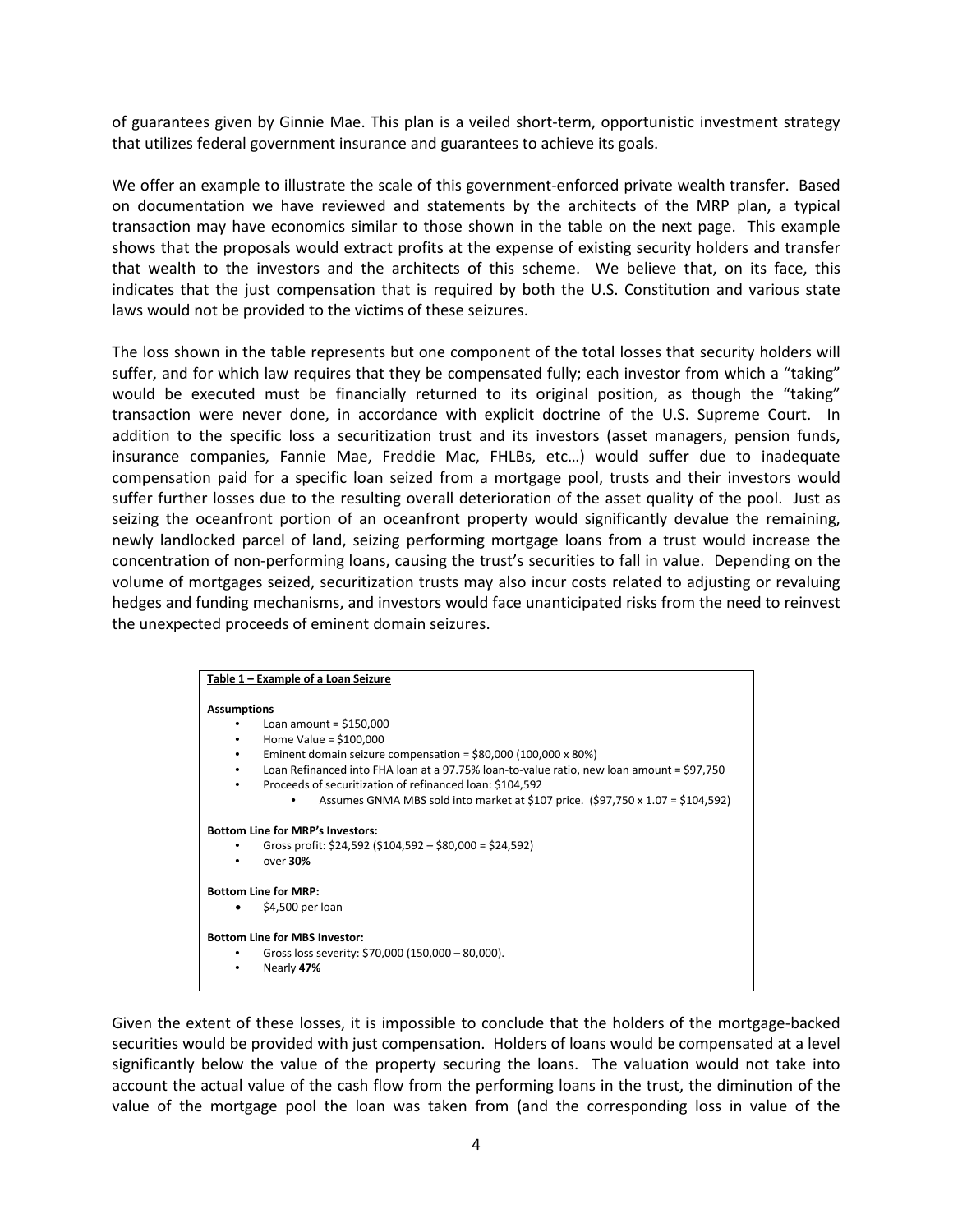securitization trust's securities), the ancillary costs of any adjustments to hedges and funding, or the reinvestment risk faced by the holders of the mortgage-backed securities. In other words, the compensation contemplated under this plan is only a fraction of the true loss that would be suffered by the holders of such mortgage-backed securities.

#### **3. Legal Issues with Eminent Domain**

ı

We strongly agree with the concern expressed by FHFA regarding the legality of the eminent domain proposals under the U.S. Constitution, state constitutions and other federal and state laws. The U.S. Constitution permits government seizure of private property only if such takings are made for a public purpose in exchange for just compensation; state constitutions and laws governing eminent domain are often equally or even more demanding. As noted above, the likelihood of any material public benefit arising from these proposals is very low, and the fact that the proposals would transfer profits from one private party to another renders the exercise of eminent domain here constitutionally defective. Furthermore, the "takings" by design will not satisfy the requirement of just compensation, both by underpaying for the seized mortgages in order to provide new investors with substantial profits, failing to account for the secondary effects on the value of the mortgage trusts and securities affected, and other included loss factors.

There are other critical legal flaws in the proposal. For example, this use of eminent domain:

- Could be challenged as a violation of the Contracts Clause of the U.S. Constitution;
- May impermissibly burden interstate commerce in violation of the U.S. Constitution's Commerce Clause; and
- Would expose participating municipalities, and taxpayers, to potentially enormous liabilities to existing note holders based on court adjudication of the required "just compensation".

We only briefly mention these legal concerns here, and direct you to review a memorandum on this issue prepared by the law firm O'Melveny and Myers, authored by Walter Dellinger, former Solicitor General of the United States. We have attached that memo to this letter. If these plans proceed, we expect that frequent and costly litigation would quickly follow, on both a preemptive and taking-bytaking basis. We believe that the municipalities being used by the proponents of this plan would be caught in the middle, and forced to bear significant expense and burden. Litigation would also promote uncertainty in mortgage lending and mortgage finance markets, further reducing credit availability in the private mortgage markets. $5$ 

**\*\*\***

We strongly agree with the concerns FHFA expressed in its notice. We believe that FHFA has correctly identified the specific concerns with the program, and agree that it is appropriate for FHFA, and all other

<span id="page-4-0"></span><sup>5</sup> Eminent domain plans also put the FHLB system at risk. Collateral pledged to the FHLBs to secure advances by member institutions will typically include PLMBS as approved by FHFA. If eminent domain "takings" schemes were to be effected, the price and spread volatility of the returning collateral could become extreme, leaving required collateral coverage constantly doubtful. At best, very large haircuts in collateral values would be required, leaving the financial utility of the system banks weakened.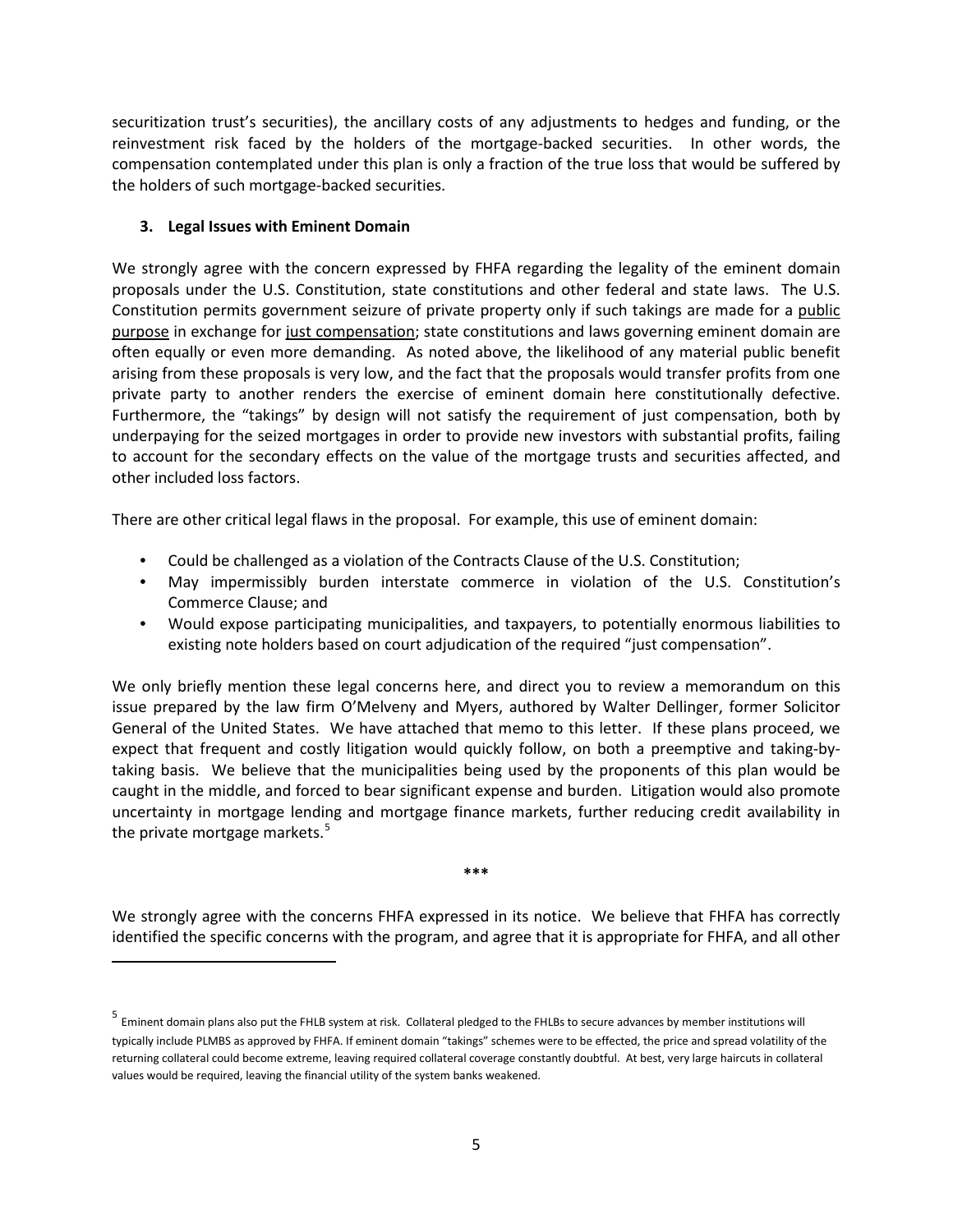market participants, to be prepared to act to protect their interests and fulfill their legal duties and obligations. We are most concerned with the broad, negative impact this illegal scheme will have on consumers who depend on the mortgage lending and mortgage finance markets. This impact would be driven primarily by the enactment of an unfair and illegal scheme to seize loans for a private purpose in exchange for severely insufficient compensation. This would shatter all historical precedents regarding eminent domain and weaken the collateralized nature of mortgage lending, causing far more harm than good. It is clear that sound public policy requires that Federal instrumentalities, such as Fannie Mae, Freddie Mac, FHA, and Ginnie Mae, should be prohibited to transacting in any manner with any party seeking advantage from a "takings" plan under authority of speciously invoked eminent domain.

We stand ready to assist FHFA in terms of providing further information, data, or perspectives on this issue.

#### Sincerely,

- American Bankers Association
- American Council of Life Insurers
- American Escrow Association
- American Insurance Association
- American Securitization Forum
- Association of California Life and Health Insurance Companies
- Association of Financial Guaranty Insurers
- Association of Mortgage Investors
- California Alliance to Protect Private Property Rights
- California Bankers Association
- California Escrow Association
- California Mortgage Association
- California Mortgage Bankers Association
- California Land Title Association
- Community Mortgage Banking Project
- Consumer Bankers Association
- Consumer Mortgage Coalition
- Illinois Bankers Association
- Illinois Chamber of Commerce
- Illinois Mortgage Bankers Association
- Inland Valleys Association of Realtors
- Investment Company Institute
- Mortgage Bankers Association
- Residential Servicing Coalition
- Securities Industry and Financial Markets Association
- United Trustees Association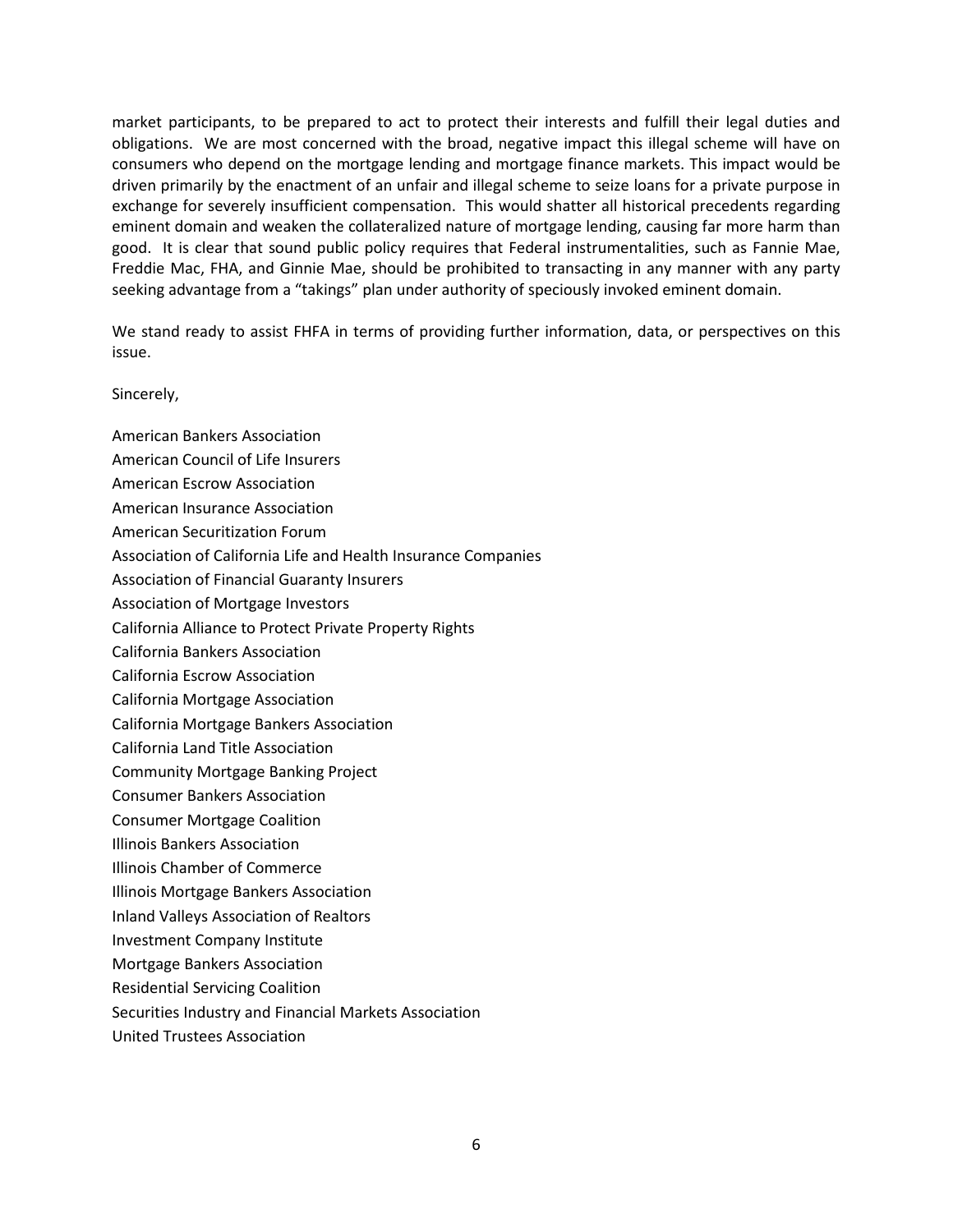# O'MELVENY & MYERS LLP

#### **M E M O R A N D U M**

| TO:             | Securities Industry and Financial Markets Association |
|-----------------|-------------------------------------------------------|
| <b>FROM:</b>    | Walter Dellinger, Jonathan Hacker, and Matthew Close  |
| DATE:           | July 16, 2012                                         |
| <b>SUBJECT:</b> | <b>San Bernardino Eminent Domain Proposal</b>         |

#### **INTRODUCTION AND SUMMARY**

This memorandum analyzes what appears to be a wholly unprecedented proposal for the use of eminent domain authority by San Bernardino County and the Cities of Fontana and Ontario. Under this proposal, these government entities have already formed a Joint Powers Agency ("JPA") empowered to seize certain residential mortgage loans currently held by private securitization trusts and transfer those loans to other private lenders, who would refinance them at a significant discount and then resecuritize them in a new private trust.

The details of the scheme are reflected in materials published by an investment group called Mortgage Resolution Partners ("MRP"), the entity that would obtain initial financing for the loans' seizure and would administer the resecuritization of the loans. *See* MRP, Homeownership Protection Program: A Solution to a Critical Problem, *available at*  http://online.wsj.com/public/resources/documents/EMINENT-powerpoint.pdf (visited July 16, 2012). The proposal is also elaborated in a Memorandum drafted by Cornell Law School Professor Robert Hockett. *See* Robert Hockett, *Breaking the Mortgage Debt Impasse: Municipal Condemnation Proceedings and Public/Private Partnerships for Mortgage Loan Modification, Value Preservation, and Local Economic Recovery* ("Hockett Memo"), *available at* http://online.wsj.com/public/resources/documents/EMINENT-legal-brief.pdf (visited July 16, 2012). The analysis in this Memorandum is based on our understanding of the mortgage seizure scheme proposed by MRP ("MRP proposal") as it is described in those and other publicly available materials. Particular concerns or conclusions may not apply, or may be altered, if the proposal changes upon further public discussion.

As currently conceived, the MRP proposal suffers from multiple apparent legal and procedural defects, including defects arising under the U.S. Constitution and the California Constitution and under the laws of California and San Bernardino County governing the exercise of eminent domain authority. In light of these defects, we believe the MRP proposal is unlikely to survive a judicial challenge. At a minimum, it is almost certain to be tied up for years in litigation, exposing the government entities to enormous transaction costs, potentially including opposing counsel's fees if the challenge is successful.

The apparent defects include the following:

• The MRP proposal is subject to challenge as an impermissible "Taking" of private property under the U.S. Constitution and California Constitution on at least two grounds.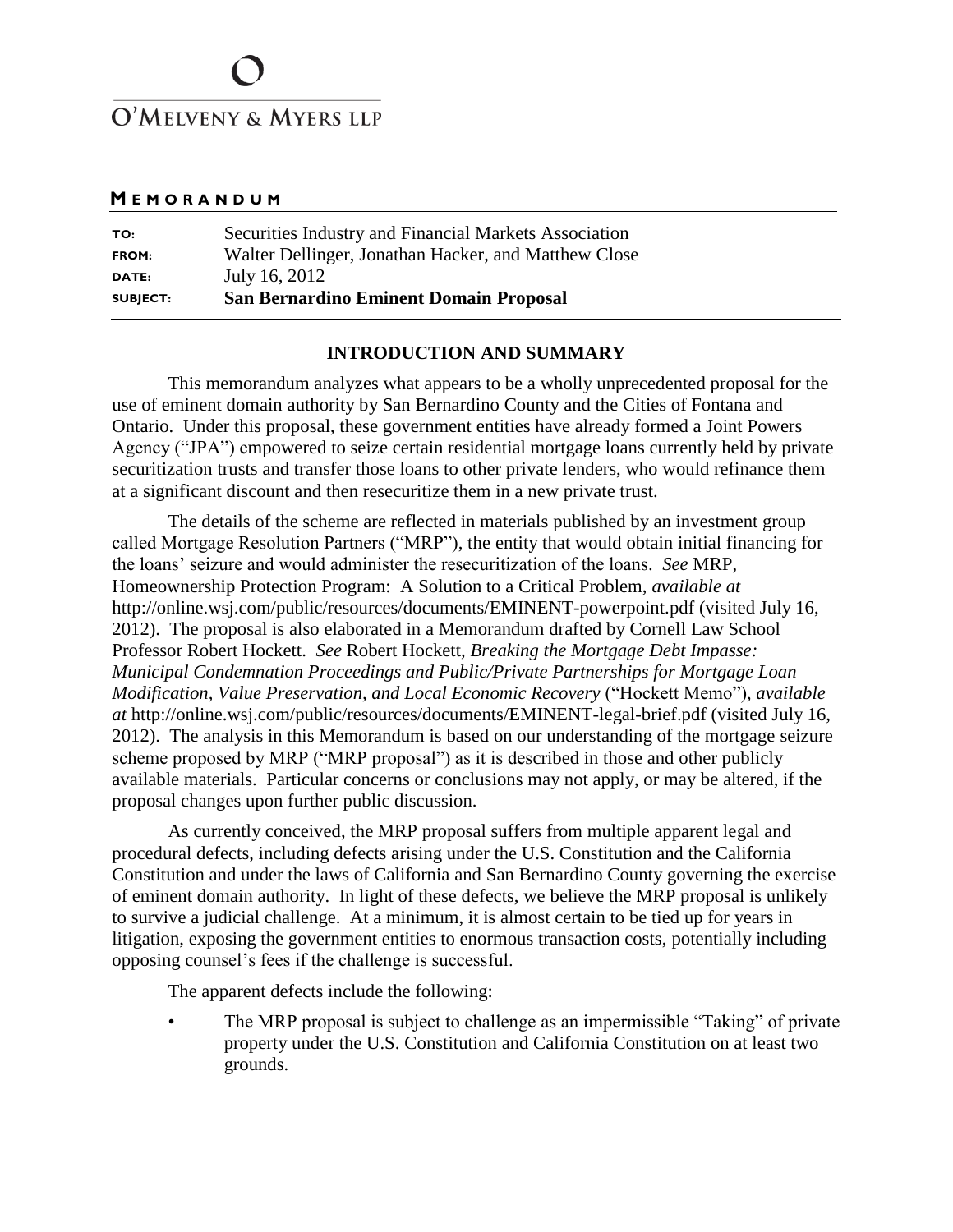*First*, existing noteholders could contend that the mortgage loans are not being taken for a legitimate "Public Use," as required for a permissible taking of private property. The asserted objective of the proposal is to enhance the County's economy by reducing homeowners' debt, but no precedent of the U.S. Supreme Court or the California Supreme Court allows a local government to seize private property and redistribute it to others for the general purpose of improving local economic conditions. The closest precedent involves a property transfer made as one part of a broader, integrated urban planning program, which is very much unlike the transfer plan proposed here.

*Second*, the MRP proposal appears to contemplate compensating existing lenders for the seized loans at a level that is by definition less than fair market value ("FMV") and thus will not constitute "Just Compensation," as also required for a lawful taking. The MRP proposal would seize only "performing" loans, i.e., loans in which the debtors are current on their payments, but that are secured by property currently worth less than the outstanding loan balance. The MRP proposal assumes that *all* such loans will eventually default, and, according to published reports, proposes to compensate noteholders at approximately 75-80% of the value of the home (and hence an even lower percentage of the face value of the loan). But the data do not support the assumption underlying that significant discount. In fact, loans still performing after many months generally do *not* default. If the performing loans subject to seizure are valued in accordance with their actual expected payment value, however, the economic assumptions underlying the MRP proposal do not work—neither the JPA nor the new private lenders will obtain the significant profit on refinanced and resold loans they are expecting. The MRP proposal, in other words, only works if existing holders of notes on performing loans receive less than the fair market value of those notes, which means the proposal may violate the Takings Clause on its face.

- The MRP proposal could be challenged as a violation of the Contracts Clause of the U.S. Constitution. The Framers added that Clause because states in the post-Revolutionary War period were doing very much what the MRP proposal contemplates, i.e., relieving local residents of foreign debts to improve local economic conditions at the expense of foreign creditors. While U.S. Supreme Court authority allows states to alter contractual debts in certain circumstances, the Court has never authorized states to abrogate debts outright and transfer them to another creditor.
- The MRP proposal may impermissibly burden interstate commerce in violation of the U.S. Constitution's Commerce Clause. The MRP proposal would interfere with interstate commerce because the JPA would seize notes currently held outside California and integral to a complex nationwide market.
- The MRP proposal appears to contravene the San Bernardino County Charter (which restricts the JPA's authority under the state "common powers" rule), because the Charter was amended by county voters to prevent the use of eminent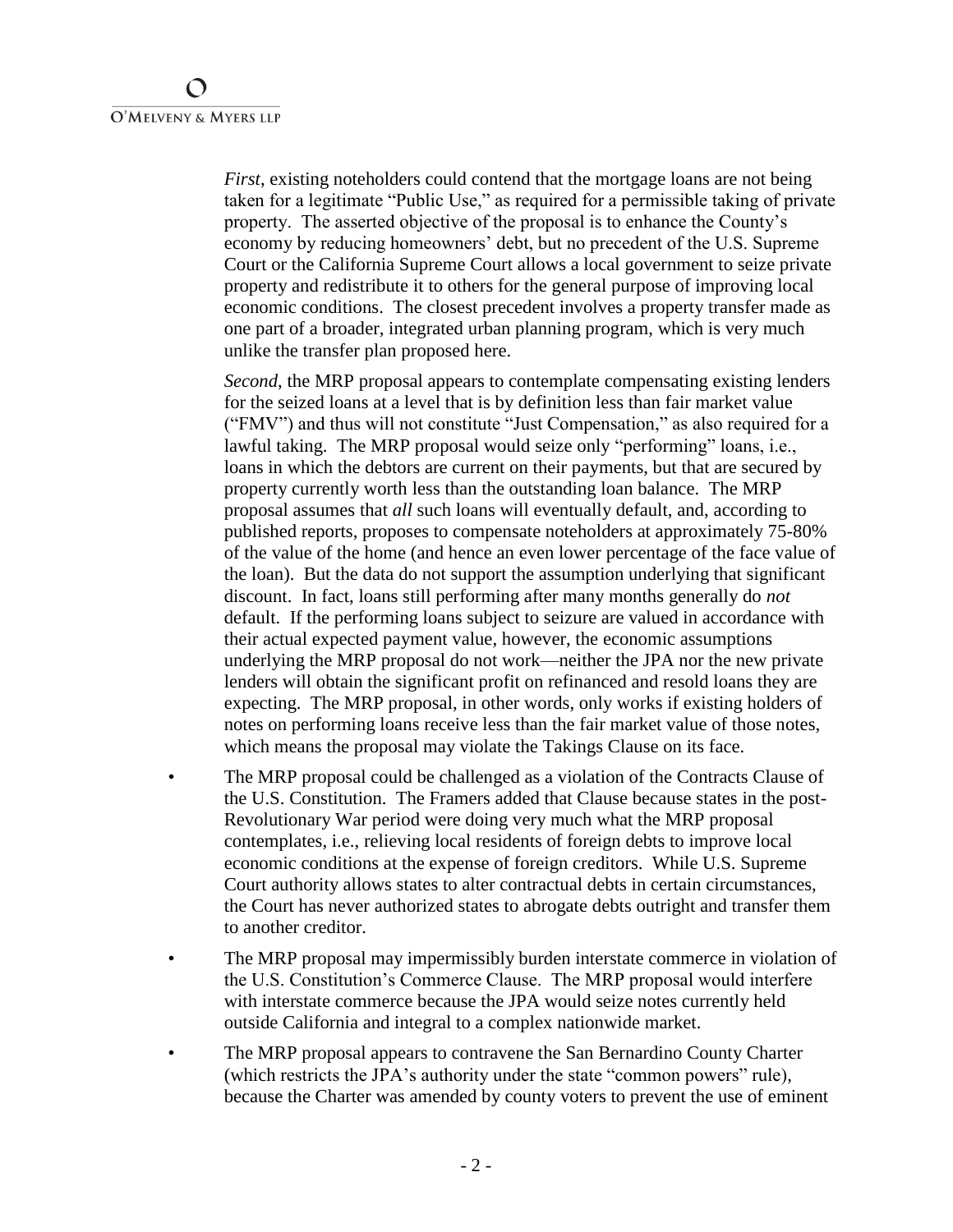domain to take property from one private party, without consent, for the purpose of conveying that property to another.

• Finally, the legal structure of the MRP proposal would expose the JPA, its participating municipalities, and taxpayers to potentially enormous liability to existing note holders if courts recognize—as they likely will—the correct market value of performing loans. The proposed structure carefully protects MRP and new lenders from those liabilities, ensuring that existing note holders' only recourse is against the government entities.

These apparent defects are elaborated in the analysis that follows.

### **ANALYSIS**

## **I. THE MRP PROPOSAL IS SUBJECT TO CHALLENGE AS AN IMPERMISSIBLE TAKING UNDER THE FEDERAL AND STATE CONSTITUTIONS**

### **A. The Proposed Transfer Of Loans Would Likely Fail To Satisfy "Public Use" Requirements**

The government may take property from private citizens only when the taking is for a "public use." U.S. Const. amend. V; Cal. Const. art. I, § 19. This requirement reflects the fundamental rule that "the sovereign may not take the property of A for the sole purpose of transferring it to another private party B, even though A is paid just compensation." *Kelo v. City of New London*, 545 U.S. 469, 477 (2005); *see Calder v. Bull*, 3 U.S. (1 Dall.) 386, 388 (1798). Although the U.S. Supreme Court in *Kelo* rejected a categorical rule prohibiting all "one-to-one transfers of property" from one private party to another, the Court emphasized that such transfers "certainly raise a suspicion that a private purpose [is] afoot." *Kelo*, 545 U.S. at 487.

The public purpose ostensibly justifying the "one-to-one transfer" in the MRP proposal is mitigating and reversing economic degradation in San Bernardino County. Hockett Memo at 4, 49-54. Even accepting for the moment the premise that the scheme will work as planned (rather than backfiring by increasing lending costs for County homeowners), the reasoning is circular: because the public at large will benefit from reduced debt among local homeowners, the logic goes, forcibly seizing and reducing that debt necessarily serves a public purpose. But the same could be said of almost any government property redistribution scheme. Under the reasoning supporting the MRP proposal, a government could simply condemn all the property of the richest local citizen, sell it, and distribute the proceeds to poorer residents. No precedent of the U.S. Supreme Court or California Supreme Court supports such an open-ended conception of the "public use" for which property lawfully may be taken.

The closest precedent is the controversial *Kelo* decision, but that decision does not authorize the MRP proposal. A narrow five-Justice majority in that case did uphold a one-to-one property transfer from local homeowners to Pfizer Corp., which was planning to build a major research facility on the property. But the challenged transfer was just one part of a "comprehensive" economic development plan being pursued by the city that, like traditional "exercises in urban planning and development," sought to "coordinate a variety of commercial,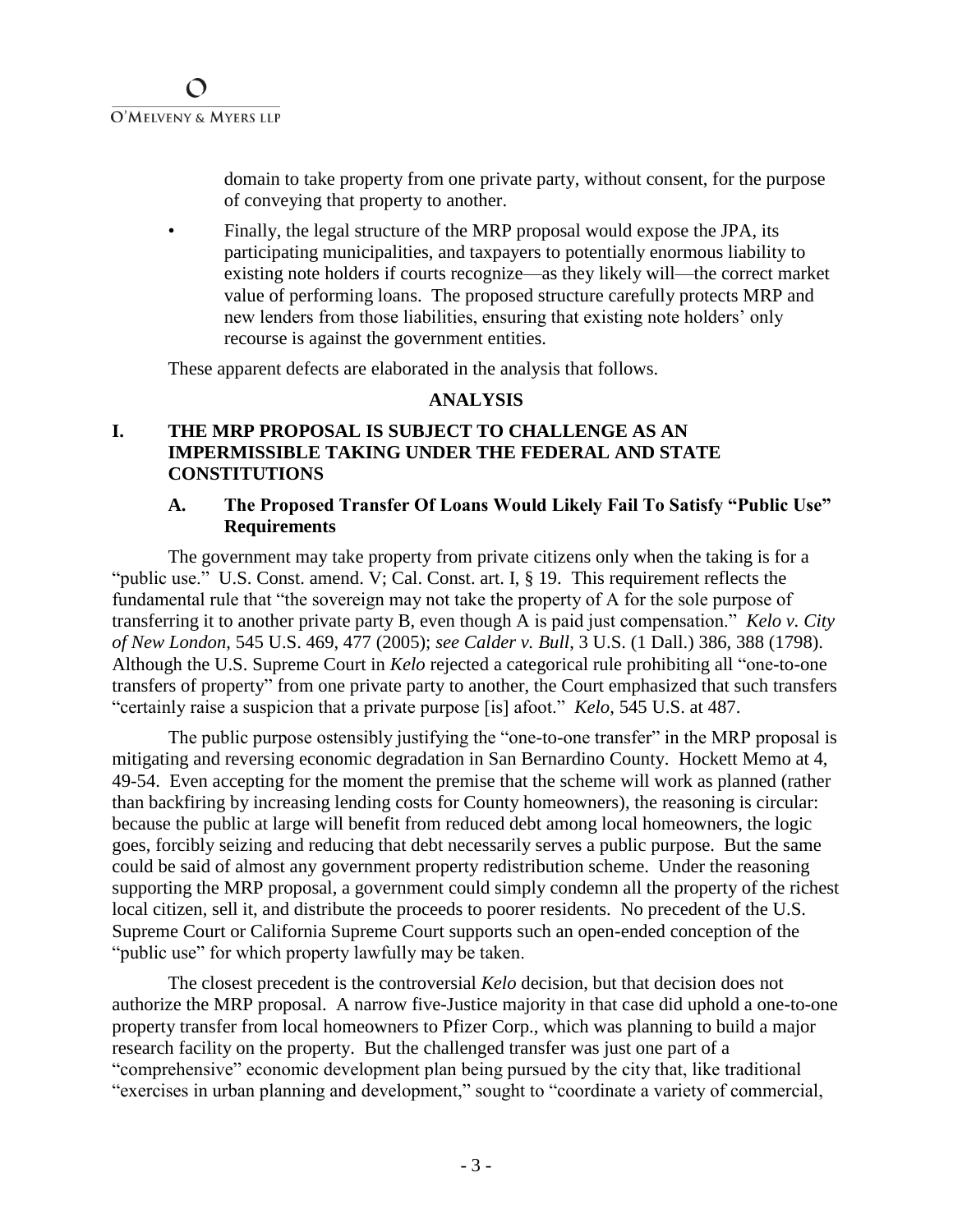residential, and recreational uses of land." 545 U.S. at 483-84; *see id.* at 473-75. By contrast, a "one-to-one transfer of property" that is "executed outside the confines of an integrated development plan" would raise more serious public-use concerns. *Id.* at 486-87; *see also id.* at 493 (Kennedy, J., concurring). Here, by contrast, the one-to-one property transfer is not just one component of an integrated program to develop and improve one specific area of the city—the systematic transfer of property from A to B is the *scheme itself*. It would be as if the City of New London in *Kelo* had no plan other than to transfer the land of various private homeowners to large companies on the theory that the companies would make more productive use of it and hence pay higher taxes. Even if that were true in fact, the *Kelo* majority specifically rejected the suggestion that its holding meant that such a transfer would necessarily satisfy the "public use" requirement. *Id.* at 486-87.

The MRP proposal is, in short, unlike an integrated plan to develop a specific area of the city. The public purpose and benefits of such a development plan are direct and obvious. Here the public benefits would be incidental and attenuated, if indeed they exist at all. Notably, the MRP proposal specifically is *not* addressed to defaulted or even delinquent loans, where the property at issue might be subject to a present or imminent threat of blight. MRP, Homeownership Protection Program, *supra*, at 9; *see also* MRP, Frequently Asked Questions, at 2-4, *available at* http://online.wsj.com/public/resources/documents/EMINENT-faqs.pdf (visited July 16, 2012). The proposal instead is limited to *performing* loans—those much less likely ever to default—on the theory that forcibly transferring and discounting them now will reduce the risk that they *could* default and lead to *future* blight. But in a case cited by the *Kelo* majority, a California federal court (in the judicial district that includes San Bernardino County) held that such a theory will not satisfy the public use requirement. *See 99 Cents Only Stores v. Lancaster Redev. Agency*, 237 F. Supp. 2d 1123, 1129 (C.D. Cal. 2001), *cited in Kelo*, 545 U.S. at 487. In *99 Cents*, the city attempted to condemn property owned by a discount outlet so it could be transferred to a bigger, fancier retailer. The city argued that the transfer served a public purpose because it would keep the larger retailer within the city's boundaries and thereby prevent future blight. *Id.* at 1130. The court rejected that contention, finding no authority for the "novel legal" proposition that the prevention of 'future blight' is a legitimate public use." *Id.* If preventing "future blight" were a legitimate public purpose, government could "condemn any property because no site can ever be truly free from blight because blight remains ever latent, ready to surface at any time." *Id.* That analysis is especially applicable here, given that the MRP proposal targets only performing notes, i.e., notes *not* likely to result in the blight that is proffered as a justification for the taking.

The MRP proposal is also unlike an integrated urban planning program in that the comprehensive nature of such a program makes it less likely the program was designed to "confer benefits on particular, favored private entities . . . with only incidental or pretextual public benefits." *Kelo*, 545 U.S. at 490 (Kennedy, J., concurring); *see id.* at 493. Here the opposite seems true: the MRP proposal on its face seems designed specifically to confer a benefit on MRP (given the fees it is supposed to accrue), selected homeowners (who receive lower mortgage balances), and new lenders (who will receive only performing loans, leaving all delinquent and defaulted loans with existing noteholders), with the public receiving only the incidental benefit of possibly avoiding whatever future blight might have been caused by the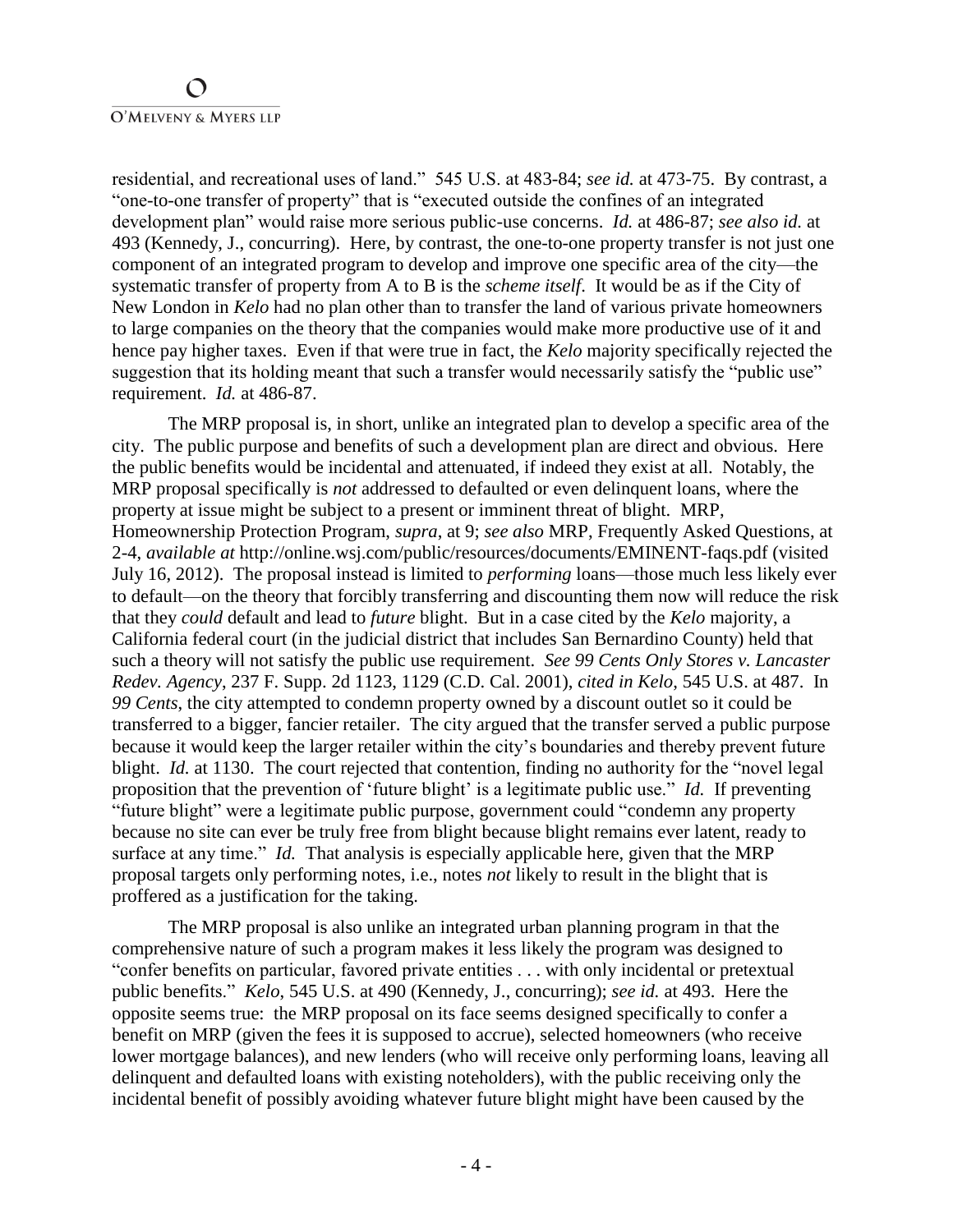failure of those few performing loans that actually defaulted. Thus, unlike a comprehensive economic development plan, the MRP proposal is the kind of program that should "raise a suspicion that a private purpose [i]s afoot." *Kelo*, 545 U.S. at 487.

The analysis thus far has assumed that the MRP proposal will work roughly as intended—even if it does, the one-to-one transfer of loans does not satisfy the public use requirement. But it bears emphasis that the proposal seems unlikely to accomplish its promised benefits for county residents. *See MHC Fin., Ltd. v. City of San Rafael*, 2008 WL 440282, \*20- 25 (N.D. Cal. Jan. 29, 2008) (striking down ordinance because in practice it failed to advance municipality's goals and exacerbated underlying problems). On this point, California "takings" law is more demanding than its federal counterpart—in California, property cannot be taken for "public use" unless the property is necessary for that use and the plan provides the greatest public good and the least private injury of all potential options. *See* Cal. Civ. Pro. Code § 1240.030; *SFPP, L.P. v. Burlington N. & Santa Fe Ry. Co.*, 121 Cal. App. 4th 452, 470-71 (2004). It is hardly clear that seizure of performing loans is necessary to avoid blight, given that these borrowers have demonstrated that they will pay their mortgages even if their balances exceed the appraised value of their homes. Nor is it necessary in the sense that no other options will avoid the undesired consequence—it seems clear that countless simpler measures involving tax or budgetary policy could be adopted to avoid blight that would be less intrusive to property interests. *Cf. SFPP*, 121 Cal. App. 4th at 470-71 (upholding determination by referee that proposed pipeline did not meet necessity requirements because alternative line would have resulted in lesser injury); *City of Carlsbad v. Wight*, 221 Cal. App. 2d 756, 762 (1963) (concluding that project was not a public necessity in light of expert testimony about superior alternatives).

The MRP proposal not only appears unnecessary to avoid blight, but seems likely to raise other housing-related problems for county residents. An analysis of the economic consequences of the program is beyond the scope of this legal memorandum, but certain concerns are selfevident. As we understand it, potential lenders are already warning that if the County adopts the plan, the market will impose substantial costs on new loans to county residents, since such loans will be subject to the new and highly unusual uncertainty that they could be seized by the government at a very significant discount from face value *even when they are performing*. Investors would be forced to revalue mortgage pools and the accompanying mortgage-backed securities based on the possibility of government seizure. These losses would reduce access to credit for mortgage borrowers in the County by increasing interest rates on mortgages, perhaps substantially. And reduced access to mortgages would reduce the demand for homes in the County, putting downward pressure on housing prices, thereby exacerbating—rather than the reversing—the foreclosure cycle ostensibly addressed by the MRP proposal. Given the obvious potential for public harms resulting from the proposal, it will be difficult for the JPA and other entities to show that the loan transfers are necessary to achieve the promised benefits.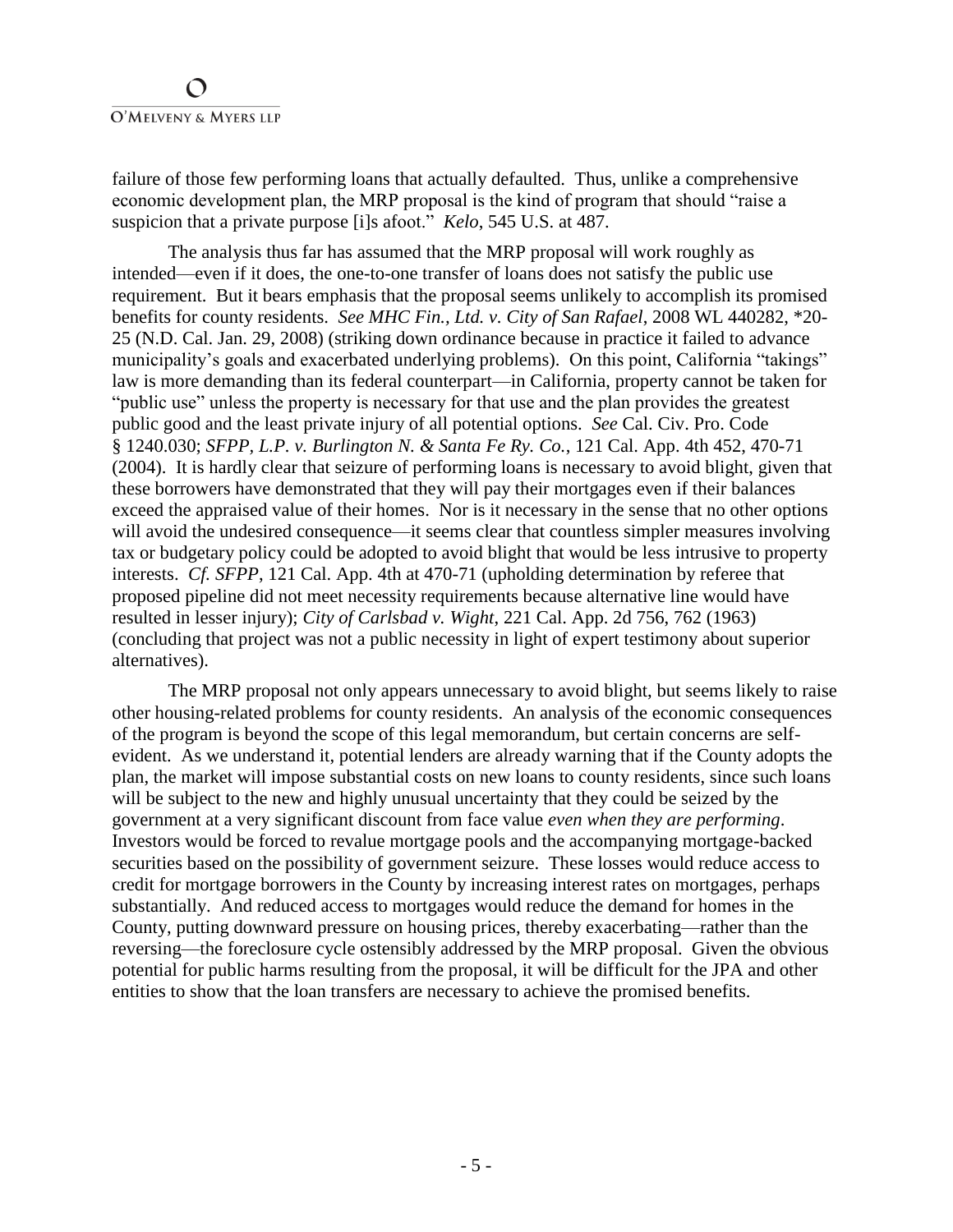## **B. The MRP Proposal Is Premised On Payment For Performing Loans That Is Less Than The Amount Likely To Be Deemed "Just Compensation" For Seizure Of Those Loans**

Even if there is a legitimate public purpose for seizing and transferring performing loans, the federal and state constitutions require the government to pay existing noteholders "just compensation" for the loans. That means that the JPA would have to pay the owners of the notes enough to make them whole from the loss of the notes. *See United States v. Miller*, 317 U.S. 369, 373 (1943) ("The owner is to be put in as good position pecuniarily as he would have occupied if his property had not been taken."); *Mt. San Jacinto Cmty. Coll*. *Dist. v. Super. Ct. of Riverside Cnty.*, 40 Cal. 4th 648, 653 (2007) ("The just compensation is aimed at making the landowner whole for a governmental taking or damage to the owner's property."). The most common test for assessing just compensation is "fair market value," *see Miller*, 317 U.S. 373-74, which under California law is what a hypothetical buyer and seller would agree to in the marketplace, assuming both were willing and able to complete the transaction but had "no particular or urgent necessity" to do so. Cal. Civ. Pro. Code § 520.10.

While MRP's proposal acknowledges that the proper standard is fair market value, the proposal is predicated on the critical assumption that the JPA will be able to buy the notes for significantly less than the face value of the loans. *See* MRP, Homeownership Protection Program, *supra*, at 4 (lenders will receive "considerably less than the face amount" of loans), 9 ("Loans and liens will be acquired through eminent domain at fair value, which is expected to be less than the market value of the home."). In its business model, MRP assumes that the JPA will be able to buy the notes at a "significant discount to the fair value of the home[s]," reportedly telling investors to expect a purchase price between 75-80% of the homes' market value.<sup>2</sup> That approach, however, bears no apparent connection to the valuation of these performing loans and is highly unlikely to be accepted by courts as a proper measure of just compensation for seizure of the loans.

The fair market value of a loan necessarily focuses on the *value of the loan*, not simply on the value of the home that secures it. The value of a mortgage to the lender or owner of the loan depends largely on its performance (i.e., payment history) and interest rates, rather than on the appraised value of the real property being mortgaged. *See Louisville Joint Stock Land Bank v. Radford*, 295 U.S. 555, 596, 601-02 (1935) (finding Takings Clause violation where legislation permitted debtor mortgagees to purchase property at "appraised value" because that did not constitute just compensation). Because the JPA would purchase only performing notes with a history of payments, there is no basis for assuming the loan will default. *See*, *e.g.*, *Despite Home Value Gains, Underwater Homeowners Owe \$1.2 Trillion More than Homes' Worth*, Marketwatch.com (May 24, 2012), *available at* http://www.marketwatch.com/story/despite-

<sup>1</sup> MRP, Frequently Asked Questions, *available at*  http://online.wsj.com/public/resources/documents/EMINENT-faqs.pdf (visited July 16, 2012).

<sup>2</sup> Jody Shenn and John Gittelsohn, *Bondholders See Eminent Domain as State Attack: Mortgages*, Bloomberg (online), July 13, 2012, http://www.bloomberg.com/news/2012-07- 13/bondholders-see-eminent-domain-as-state-attack-mortgages.html (visited July 16, 2012).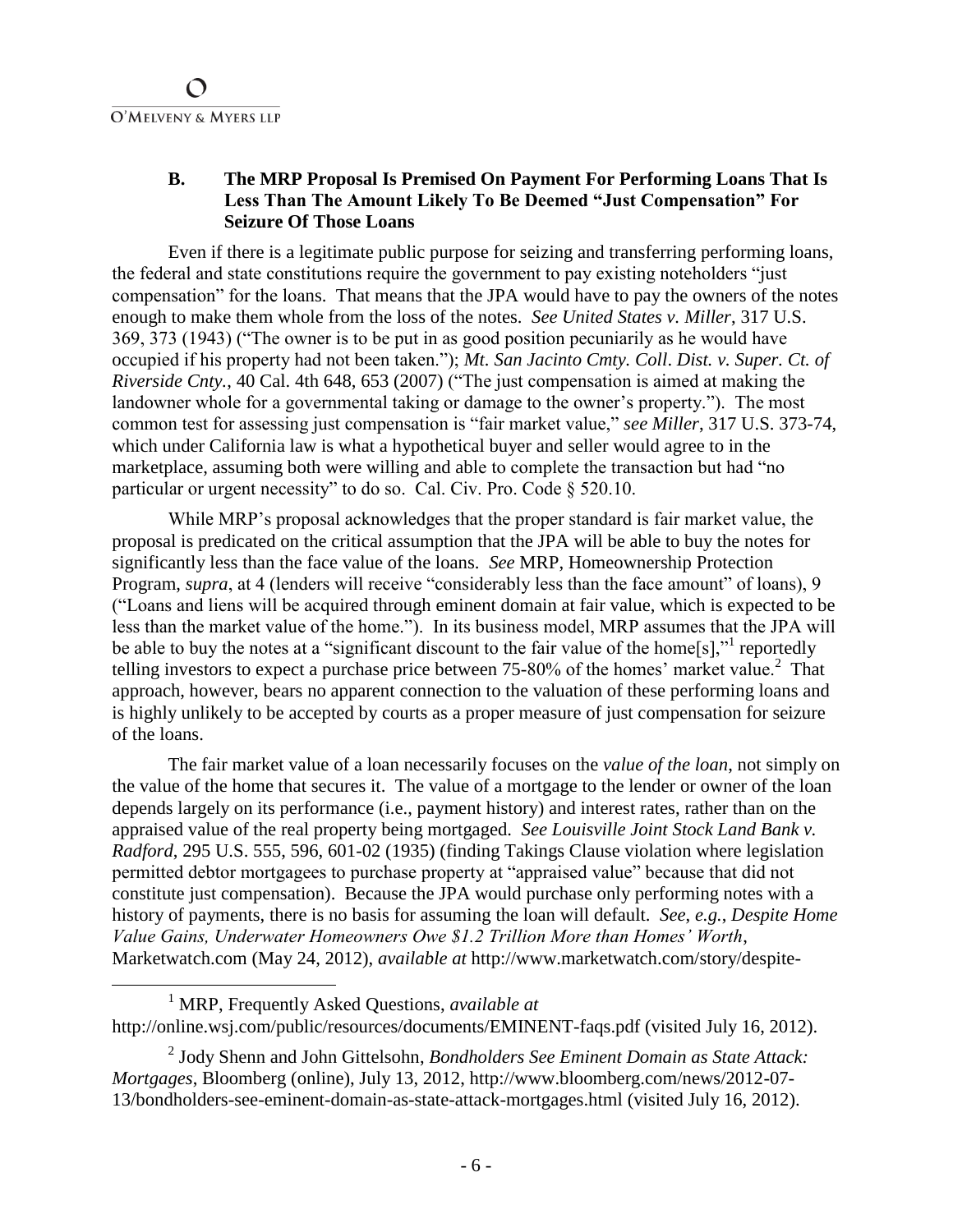home-value-gains-underwater-homeowners-owe-12-trillion-more-than-homes-worth-2012-05-24 (visited July 16, 2012) (noting that "[f]oreclosure is not imminent for most underwater homeowners" and that "many homeowners in negative equity are not deeply underwater"). Indeed, the data show that a clear majority of loans that have been performing for years will *not* default. *See* Credit Suisse, *Global Securitized Products Weekly*, at 9-10 (July 12, 2012). Thus, the notes at issue are likely worth close to the present value of their outstanding balance and the sum of anticipated interest payments—not the current value of the underlying properties pledged as security.

The MRP proposal also assumes an across-the-board 20-25% "forfeiture discount" on the grounds that every home that is underwater would ultimately go through foreclosure, resulting in significant transaction costs that its proposal could help avoid. *See* MRP, Frequently Asked Questions, *supra*; Shenn and Gittelsohn, *Bondholders See Eminent Domain as State Attack*, *supra*. As just noted, however, a significant percentage of performing but underwater loans never default—homeowners continue to make payments on homes even when the mortgage balance exceeds the appraised value. The "forfeiture discount" is thus unsupported by the data pertinent to these loans.

The MRP proposal's approach to assessing fair market value also ignores how these particular notes are owned and used. The MRP proposal would establish fair market value by assuming that each note is owned in isolation. In fact, the notes have been pooled together in securitization trusts that hedge the risk associated with nonpayment or prepayment of any single loan. The trust structure enhances the value of each note in the trust by diversifying the risk of its default and reducing the economic loss to the owner should a given note stop performing. MRP does not deny the value of securitizing notes in a trust—to the contrary, MRP and its investors plan to securitize the restructured notes at the end of the process. Yet MRP proposes to establish fair market value for each note by ignoring its securitized structure and focusing on the appraised value of the residential property that secures it. That approach ignores the true market value of the note.

In addition, because MRP's proposal targets selected trust assets, it effectively operates as a "partial taking" of the trusts. *United States v. 4.0 Acres of Land*, 175 F.3d 1133, 1139 (9th Cir. 1999) (finding partial taking under the Takings Clause where "the government condemns only a portion of the [property owner's] property"). Under federal and state law, "[w]here there is . . . a partial taking, compensation must be given for damage, if any, to the remaining property in addition to compensation for the taking." *San Diego Metro. Transit Dev. Bd. v. Cushman*, 53 Cal. App. 4th 918, 926 (1997). In other words, the JPA will be required not only to pay for the fair market value of each performing note (properly valued), but *also* to compensate each trust for the additional loss in value to the trust that remains. *See 4.0 Acres of Land*, 175 F.3d at 1139; *see also* Cal. Const. art I, § 19 ("Private property may be taken or damaged for a public use and only when just compensation, ascertained by a jury unless waived, has first been paid to, or into court for, the owner."); Cal. Civ. Pro. Code § 1263.410 (providing for severance damages if "the property acquired is part of a larger parcel"). To calculate this damage, a court will look to "the diminution in the market value of the remaining portion of property.<sup>7</sup> *Cushman*, 53 Cal. App. 4th at 926; *see 4.0 Acres of Land*, 175 F.3d at 1139 ("Where the taking is a partial taking, 'just compensation' is the difference between the fair market value of the whole parcel immediately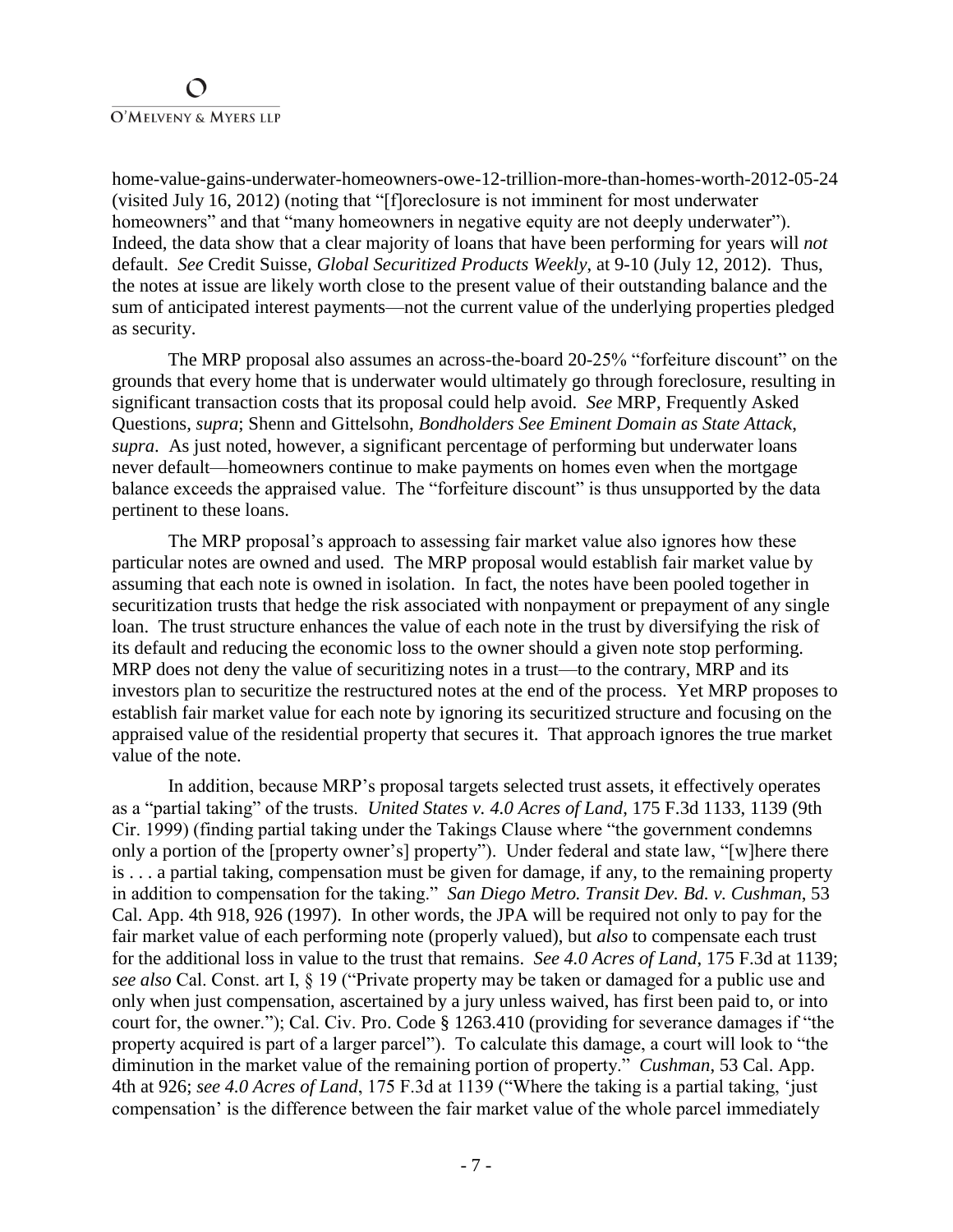before the taking and the remainder after the taking."). Here, the damage to the remainder—the trust minus an entire category of its more valuable notes—would be significant. By stripping the trusts of certain performing notes, the MRP proposal would inflict substantial harm on the trusts overall, both by decreasing the number of loans upon which risk may be spread and by significantly increasing the proportion of nonperforming loans that remain. The difference between the compensation contemplated by the MRP proposal, and the compensation actually required by the Constitution and state law, is likely to be substantial.

### **II. THE MRP PROPOSAL IS SUBJECT TO CHALLENGE AS A VIOLATION OF THE CONTRACTS CLAUSE OF THE U.S. CONSTITUTION**

The Constitution bars states from "impairing the Obligation of Contracts." U.S. Const. Article I, § 10. The Framers added the Contracts Clause to the Constitution in response to efforts by states to relieve local residents from the burden of substantial debts in the aftermath of the Revolutionary War. Such laws provided immediate relief and may have been locally beneficial, but they severely undermined foreign confidence in U.S. debts generally and thereby threatened to undermine much needed trade and investment. Accordingly, the Contracts Clause was included specifically to bar states from abrogating debts in the service of their own perceived economic needs. *See* The Federalist No. 44 (James Madison); *Home Bldg. & Loan Ass'n v. Blaisdell*, 290 U.S. 398, 427-28 (1934); *Ogden v. Saunders*, 25 U.S. (12 Wheat.) 213, 354 (1827). The goal and effect of the MRP proposal is precisely the danger contemplated by the Contracts Clause: the abrogation of valid debts because a local jurisdiction desires to reduce the debt born by local residents.

In assessing whether the Contracts Clause has been violated, the first question is whether "the state law has, in fact, operated as a substantial impairment of a contractual relationship." *Energy Reserves Grp., Inc. v. Kan. Power & Light Co.*, 459 U.S. 400, 411 (1983) (quoting *Allied Structural Steel Co. v. Spannaus*, 438 U.S. 234, 244 (1978)). The U.S. Supreme Court has repeatedly held that laws abrogating or modifying debts are invalid under the Contracts Clause.<sup>3</sup> For instance, the Court held that a law that changed the terms of a mortgage contract to give the debtor additional rights "unquestionably impair[ed]" the contract. *Bronson v. Kinzie*, 42 U.S. (1 How.) 311, 319-20 (1843). Similarly, the Court has explained that when a debtor signed a promissory note, "[a]ny law which releases a part of this obligation, must, in the literal sense of the word, impair it." *Sturges v. Crowninshield*, 17 U.S. (4 Wheat.) 122, 197-98 (1819). MRP's proposal, which would completely extinguish existing noteholders' contractual rights, easily satisfies the first prong of the Contracts Clause inquiry.

The second prong is whether the state law advances a "significant and legitimate public purpose . . . such as the remedying of a broad and general social or economic problem . . . rather than providing a benefit to special interests." *Energy Reserves*, 459 U.S. at 412; *see Allied* 

<sup>3</sup> *See*, *e.g.*, *Green v. Biddle*, 21 U.S. (8 Wheat.) 1, 15-16 (1823); *McCracken v. Hayward*, 43 U.S. (2 How.) 608, 612 (1844); *Gantly's Lessee v. Ewing*, 44 U.S. (3 How.) 707, 717 (1845); *Planters' Bank v. Sharp*, 47 U.S. (6 How.) 301, 330 (1848); *Howard v. Bugbee*, 65 U.S. (24 How.) 461, 464-65 (1861); *Barnitz v. Beverly*, 163 U.S. 118, 131-32 (1896); *W.B. Worthen Co. v. Kavanaugh*, 295 U.S. 56, 60-61 (1935).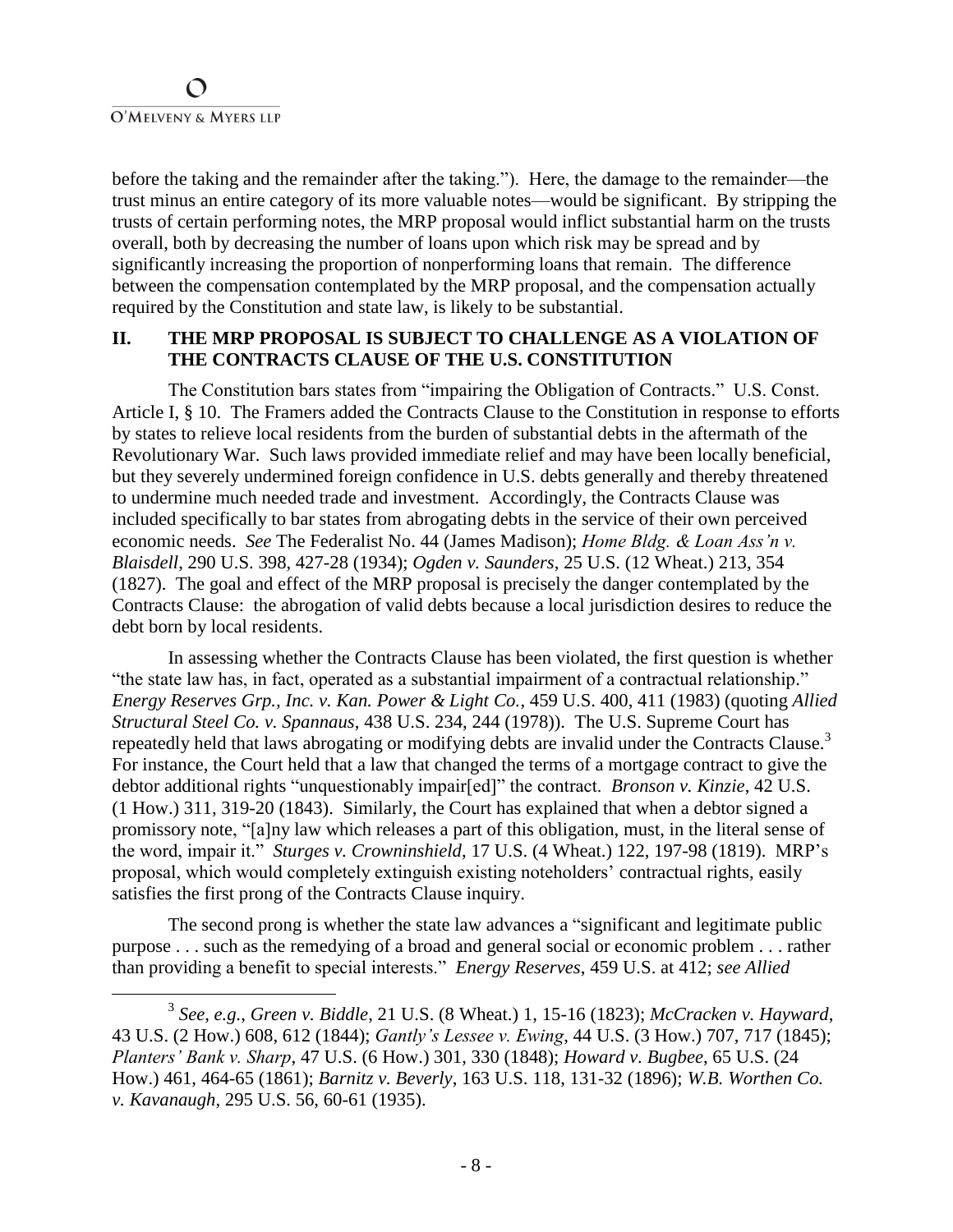*Structural Steel*, 438 U.S. at 249 (laws must generally be "enacted to protect a broad societal interest rather than a narrow class"). For the reasons already discussed in respect to the Takings Clause, the courts will have serious doubts about whether MRP's proposal serves a legitimate and significant public purpose, as opposed to the special interests of MRP and its investors, as well as the narrow class of indebted homeowners with underwater but performing loans. Benefitting the latter group may appear to serve a more general social purpose, but the same would have been true of the post-Revolutionary War debt-abrogation laws to which the Contracts Clause was directed.

Finally, even if the MRP proposal were deemed to serve a legitimate and significant public interest, it must "be upon reasonable conditions and of a character appropriate to the public purpose justifying its adoption." *U.S. Trust Co. v. New Jersey*, 431 U.S. 1, 22 (1977); *see Energy Reserves*, 459 U.S. at 412. The MRP proposal goes well beyond imposing reasonable conditions. It does "not effect simply a temporary alteration of the contractual relationships of those within its coverage, but work[s] a severe, permanent, and immediate change in those relationships—irrevocably and retroactively." *Allied Structural Steel*, 438 U.S. at 250. Nor is the proposal "tailored appropriately" (*Energy Reserves*, 459 U.S. at 410 n.11) to prevent foreclosures or remedy blight—as already discussed, it targets only loans unlikely to result in default and ultimately in blight. Far more modest statutory amendments to mortgage contracts have been held to violate the Contracts Clause.<sup>4</sup>

## **III. THE MRP PROPOSAL IS SUBJECT TO CHALLENGE UNDER THE DORMANT COMMERCE CLAUSE**

The limits on state action imposed by the Constitution's Commerce Clause, U.S. Const. Art. I, § 8, cl. 3, restrict the use of eminent domain to take promissory notes from national securitized pools. The "dormant Commerce Clause" prohibits states—and their municipalities from discriminating against out-of-state commerce or otherwise erecting barriers to interstate commerce. *See Healy v. Beer Institute*, 491 U.S. 324, 336 (1989); *Pike v. Bruce Church, Inc.*, 397 U.S. 137, 142 (1970); Felix Frankfurter, *The Commerce Clause under Marshall, Taney & Waite* 18 (1937); Laurence H. Tribe, 1 *American Constitutional Law* 1030 (3d ed. 2000). This means that they cannot directly regulate activities in other states, *see Edgar v. MITE Corp.*, 457 U.S. 624, 640 (1982) (plurality op.) ("The Commerce Clause . . . permits only incidental regulation of interstate commerce by the States; direct regulation is prohibited."), nor can they impose burdens on interstate commerce that clearly outweigh the local benefits of regulation, *see Pike*, 397 U.S. at 142 (exercise of state power affecting interstate commerce will be upheld only if it "regulates even-handedly to effectuate a legitimate local public interest, and its effects on

<sup>4</sup> *See*, *e.g.*, *Kavanaugh*, 295 U.S. at 60-61 (law establishing procedural barriers to effecting foreclosure and effectively extending time before which eviction could be complete); *Barnitz*, 163 U.S. at 131-32 (law extending time for redemption of premises sold under mortgage); *Planters' Bank*, 47 U.S. (6 How.) at 330 (law prohibiting banks from transferring mortgage notes); *Bronson*, 42 U.S. (1 How.) at 319-20 (law providing that equitable estate of mortgagor could not be extinguished for twelve months after sale on foreclosure and further preventing any sale unless two-thirds of appraised value of property should be bid therefor).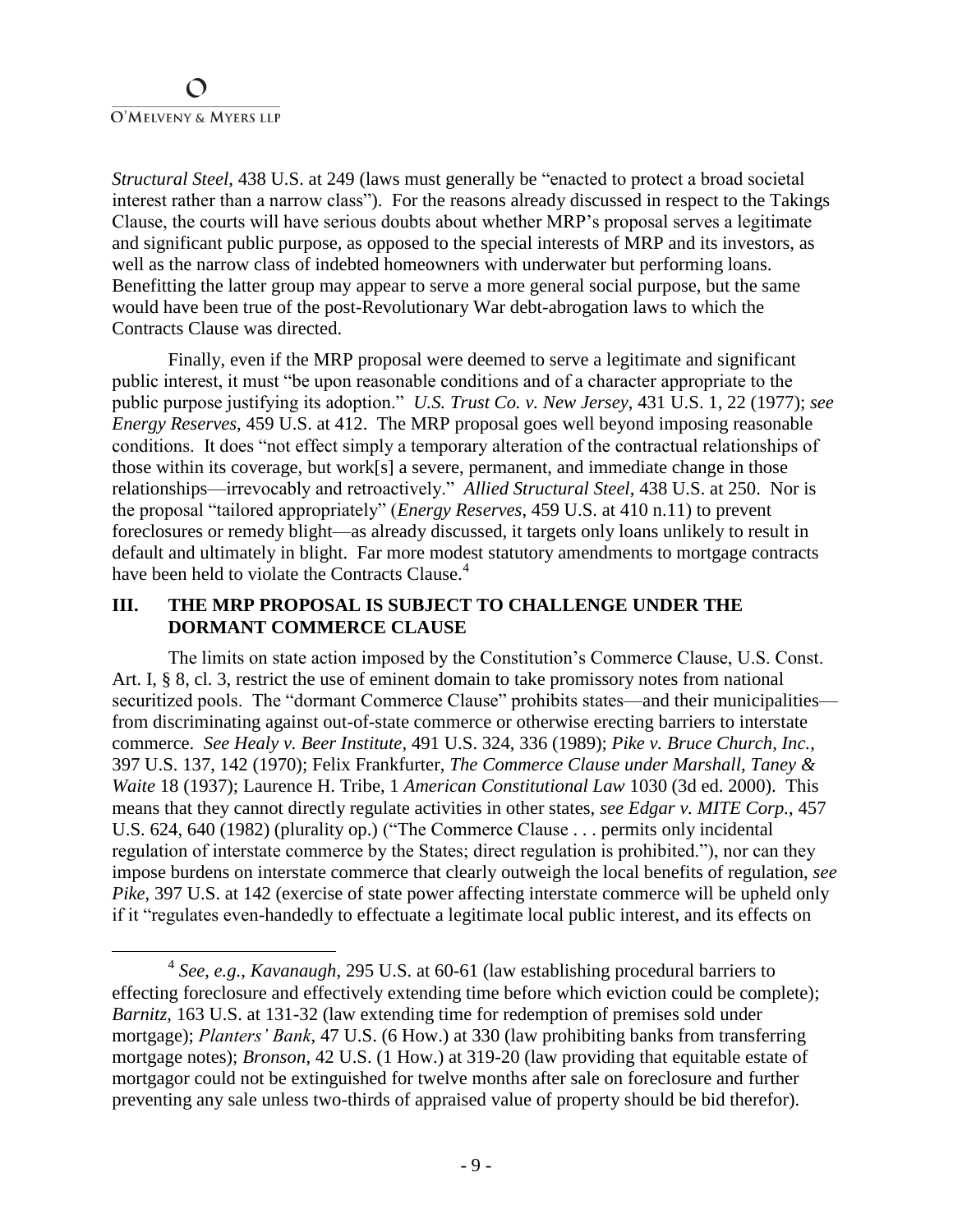## $\Omega$ O'MELVENY & MYERS LLP

interstate commerce are only incidental . . . unless the burden imposed on such commerce is clearly excessive in relation to the putative local benefits"); *see also Am. Express Travel Related Services, Inc. v. Sidamon-Eristoff*, 669 F.3d 359, 372 (3d Cir. 2012). The dormant Commerce Clause bars the use of eminent domain when it would have significant interstate effects. *See City of Oakland v. Oakland Raiders*, 174 Cal. App. 3d 414, 420 (1985).

The MRP proposal implicates dormant Commerce Clause concerns in at least two related respects. First, the proposal would permit the JPA to seize notes held in trusts outside the state a direct regulation of out-of-state property with a potentially "sweeping extraterritorial effect." *Edgar*, 457 U.S. at 642 (statute of Illinois regulating sale of stock in Illinois corporation prohibited under dormant Commerce Clause because physical shares were not in Illinois). Second, even to the extent the MRP proposal does not directly regulate out-of-state property, it unquestionably imposes major burdens on out-of-state property and transactions. As explained above, *supra* at 7, securitizations operate by pooling together thousands of loans from across the country in a trust, diversifying the risk of default across a large pool of mortgages and spreading any losses from nonperforming notes. Taking the performing loans out of the trust necessarily decreases its value dramatically. And if the MRP proposal spreads beyond San Bernardino County, the entire market for securitization of mortgage loans could be upended, as investors would never know when a local government might try to seize desirable loans from a securitization trust.

In a similar situation, the California Court of Appeal held that a municipal eminent domain proceeding violated the dormant Commerce Clause when it sought to seize an intangible asset to further local economic goals. *See Oakland Raiders*, 174 Cal. App. 3d at 420. Even though the property at issue was an entirely in-state football franchise, the court concluded that condemnation of the property would significantly burden interstate commerce due to the "interdependent character" of the National Football League. *Id.* The court reasoned that even though the franchise itself was located in California, "each [NFL] member team is substantially dependent for its income on every other team." *Id.* In addition, the court noted that a precedent permitting the use of eminent domain to acquire one team could "pervade" the league and disrupt its operation. *Id.*

The same problems exist here: the use of eminent domain to take performing notes from out-of-state securitization trusts significantly impacts the economic value of those trusts, which could be completely destroyed if other local jurisdictions adopted similar schemes.

## **IV. THE MRP PROPOSAL IS SUBJECT TO CHALLENGE UNDER CALIFORNIA STATE AND LOCAL LAWS GOVERNING LOCAL EXERCISE OF EMINENT DOMAIN POWER**

### **A. The JPA's Power Is Limited By A San Bernardino County Prohibition On One-To-One Private Property Transfers**

It is established under California law that the power exercised by a JPA "can be no greater than the powers shared by each of the agency's constituent members." *Robings v. Santa Monica Mountains Conservancy*, 188 Cal. App. 4th 952, 962 (2010) (describing the "'common powers' rule" applicable to joint power authorities); *see* Cal. Gov. Code § 6502 ("two or more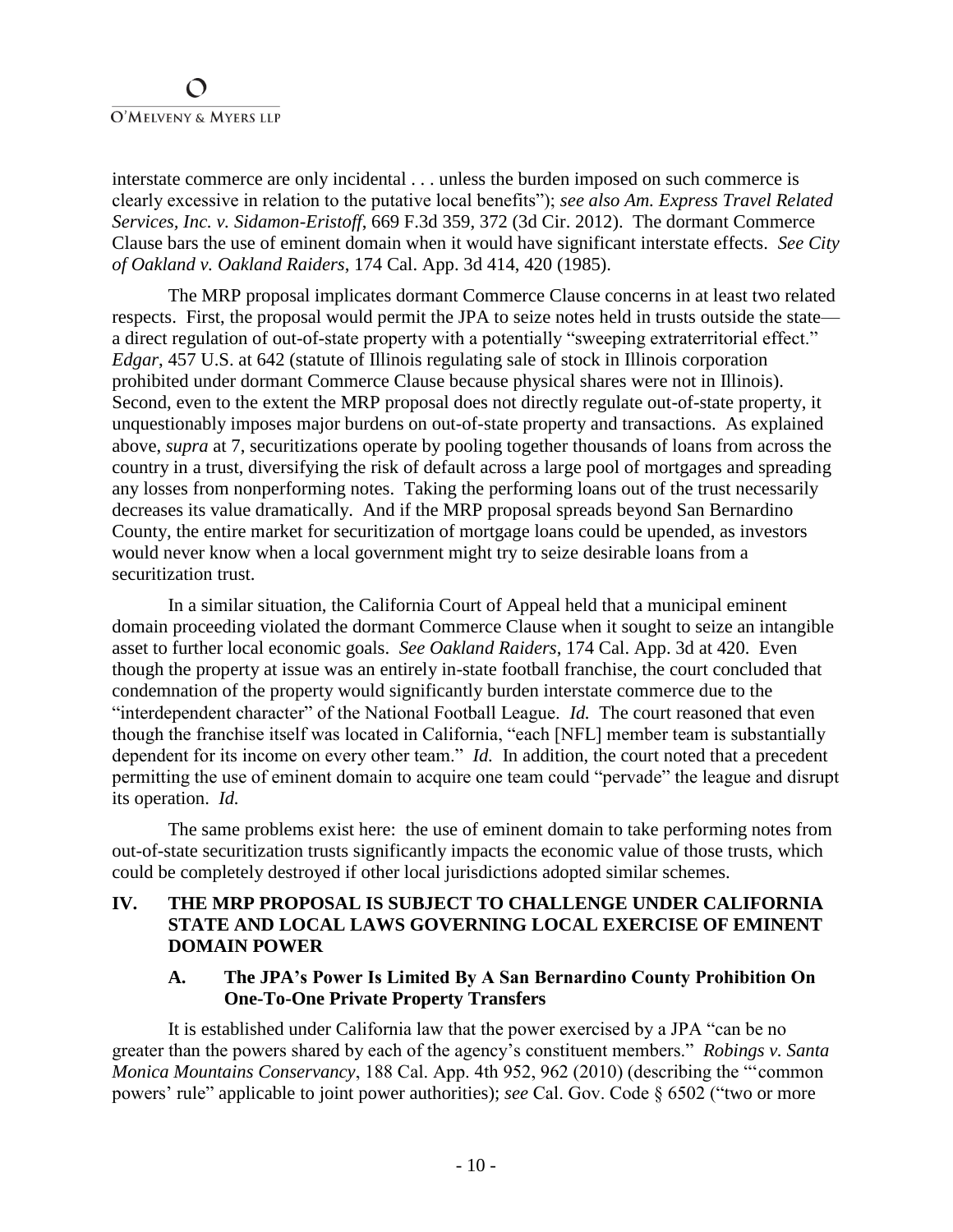public agencies by agreement may jointly exercise any power common to the contracting parties"). 5 This "common powers" rule applies to eminent domain. *Burbank-Glendale-Pasadena Airport Auth. v. Hensler*, 83 Cal. App. 4th 556, 564 (2000).

The JPA accordingly is subject to the restrictions of the Charter of San Bernardino County. And § 5 of that Charter bars a forced transfer of property from one private party to another: "The County may not exercise the power of eminent domain to acquire property from any private Owner thereof, without such Owner's consent, when the purpose of the acquisition is to convey the property so acquired to any private party." San Bernardino County Charter art. VI,  $§$  5.<sup>6</sup>

This provision was adopted by county voters in direct response to the Supreme Court's decision in *Kelo*. 7 County voters thus decided that nonconsensual one-to-one property transfers would be categorically prohibited*.* MRP's proposal unambiguously falls within this prohibition—it would take thousands of securitized mortgage loans from private trusts, refinance them, and then convey the replacement loans to a new set of private trusts. *See* MRP, Homeownership Protection Program, *supra*, at 12. Because San Bernardino County itself would be barred from taking the promissory notes for this purpose, the JPA is barred as well.

### **B. The JPA Would Be Exercising Eminent Domain Power Over Promissory Notes That Are Physically Located Outside The JPA's Jurisdiction**

The MRP proposal would require the JPA to use eminent domain to seize property located outside its jurisdiction. It is inherent to the very concept of eminent domain, however, that a government jurisdiction may exercise authority only over property within its jurisdiction. *See* 1A-2 Nichols on Eminent Domain § 2.7 (2012) ("There is one limitation upon the power of eminent domain which depends upon no express constitutional provision. The powers of a sovereign state, however vast in their character and searching in their extent, are inherently limited to the subjects within the jurisdiction of the state."). California law has long recognized and codified the territorial limits of eminent domain. Except in specific and limited situations not relevant here, "[a] local public entity may acquire by eminent domain only property within its territorial limits," Cal. Civ. Pro. Code §1240.050, and an eminent domain proceeding "shall be commenced in the county in which the property sought to be taken is located," *id.* § 1250.020.

<sup>&</sup>lt;sup>5</sup> The JPA Agreement itself provides that the JPA "shall have the powers common to the Parties to carry out the purposes set forth in this Agreement," including to "acquire by ... eminent domain, or otherwise home loans." Section D.4.

 $6$  The section defines "Owner" in the vocabulary of real property interests—the traditional realm of eminent domain—but the MRP proposal assumes that local eminent domain authority is not limited to real property. Indeed, the MRP proposal itself relies on the "quick take" provision of state eminent domain law, which is similarly defined in terms of real property interests. *See* Cal. Code Civ. Pro. § 1255.410(b).

<sup>7</sup> *See* Dennis E. Wagner, Interim County Counsel, Measure "O" Impartial Analysis (2006), *available at* http://www.co.sanbernardino.ca.us/ROV/general\_info/ pdf/MeasureOImpartialAnalysisfiller.pdf.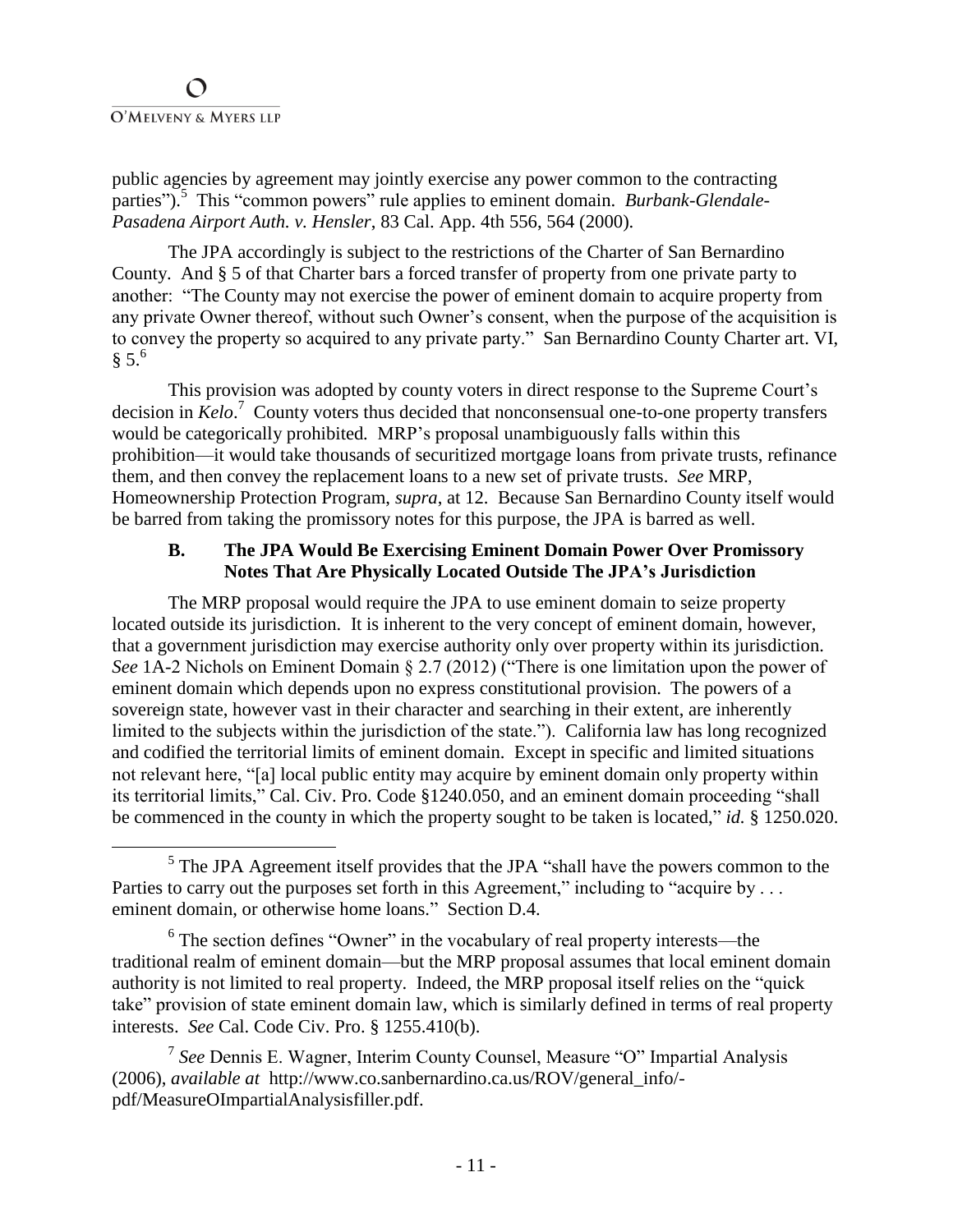The MRP proposal disavows any attempt to seize homes or physical property located in San Bernardino County, but instead asserts eminent domain authority over the promissory notes themselves. *See* MRP, Homeownership Protection Program, *supra*, at 4; MRP, Frequently Asked Questions, *supra*, at 2-4. In almost all cases, however, the notes are not physically held in the County or even in the state—they have been sold and securitized, and now are held by document custodians for the securitizations in locations across the country. *See* SNR Denton, *Commentary on Transfers of Mortgage Loans to RMBS Securitization Trusts*, *available at* http://www.snrdenton.com/news\_\_insights/alerts/commentary\_on\_transfers.aspx (visited July 16, 2012). And the trusts that own them likely operate under other states' laws. The notes thus may be beyond the reach of the JPA's powers of eminent domain. *See Mayor and City Council of Baltimore v. Baltimore Football Club Inc.*, 624 F. Supp. 278, 284-87 (D. Md. 1985). To the extent the notes constitute "property" subject to taking by a government, a California government entity should no more be able to confiscate notes held out of state than Los Angeles could confiscate a car parked in New Hampshire.

To be sure, local property is pledged as security for the notes, but it does not necessarily follow that the JPA's jurisdiction over that property would give the JPA jurisdiction over the notes themselves. *See id.* The rules adopted for a court's exercise of jurisdiction over property should not define the scope of a local government's power of eminent domain. Although California state law does create a binding link between a residential mortgage promissory note and the deed of trust provided as security, a state cannot create its own extraterritorial power simply because it links assets for other legal purposes. If California enacted a law that required a borrower to pledge all of its real property nationwide as security whenever a second mortgage was taken on a California residence, surely no one would contend that by binding all of the properties to securitize the second mortgage of the California residence, California now had eminent domain jurisdiction over those out-of-state properties. Given the sovereign nature of the eminent domain power, it seems clear that the state in which the promissory note is physically located would itself have eminent domain authority over that note. If so, it seems equally clear that California cannot make an equivalent claim to eminent domain jurisdiction over the same note.

**V. THE LEGAL STRUCTURE OF THE MRP PROPOSAL COULD RESULT IN CRIPPLING FINANCIAL LIABILITIES FOR THE LOCAL GOVERNMENTS AND THEIR TAXPAYERS** 

### **A. The Eminent Domain Procedure Will Be Time-Consuming, Expensive, and Inefficient**

The MRP proposal depends on limiting transaction costs to ensure profits for MRP and its investors, but the proposal does not address the costs that must be incurred to comply with California's eminent domain laws. For example, before eminent domain litigation can begin, the JPA must provide written notice to all the owners of the notes and hold hearings on the proposed seizures. Cal. Civ. Pro. Code § 1245.235. Because the loans at issue have been securitized, they are not owned by the originator, lender or loan servicer. Even the notice process, therefore, could be time-consuming and expensive.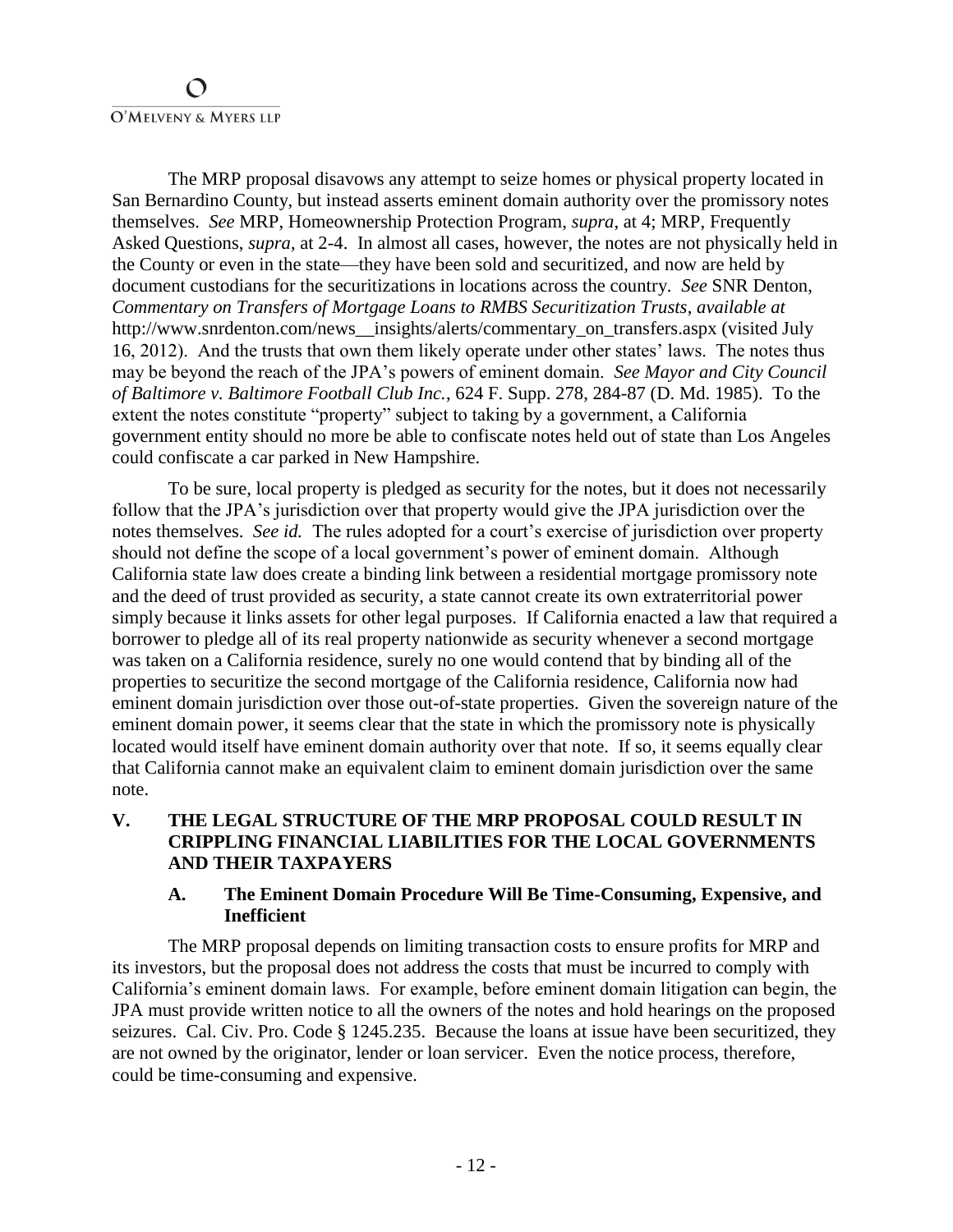In suggesting that the condemnation of thousands of securitized mortgage loans will be quick and relatively inexpensive, MRP's proposal relies heavily on the application of California's so-called "quick take" eminent domain procedure. *See* MRP, Frequently Asked Questions, *supra*, at 3 ("We expect that the quick take will be a necessary component of the plan."). This process, set forth in Cal. Civ. Pro. Code § 1255.410, allows "a condemning agency [to] take over condemned property prior to trial and judgment by depositing in court the 'probable compensation' as determined by appraisal and obtaining an 'order for possession.'" *Redevelopment Agency v. Gilmore*, 38 Cal. 3d 790, 794-95 (1985); *see L.A. Cnty. Metro. Transp. Auth. v. Alameda Produce Mkt., LLC*, 52 Cal. 4th 1100, 1103-04 (2011) (referring to § 1255.410 as "California's 'quick-take' eminent domain procedure"). The "quick take" procedure imposes significant requirements the JPA will find difficult to meet, and exposes the municipalities to substantial liabilities if MRP's valuation assumptions are not adopted by courts.

To start, using the "quick take" provision requires "an overriding need for the plaintiff to possess the property prior to the issuance of final judgment." Cal. Civ. Pro. Code  $§$  1255.410(d)(2)(C). The speculative assertion that certain performing loans may fall into default sometime in the future would hardly seem to qualify as an "overriding need" for immediate possession of the loans. *Cf. L.A. Cnty. Metro. Trans. Auth.*, 52 Cal. 4th at 1104 (transit authority sought early possession of property in order to comply with federal consent decree). The proponents of the MRP proposal have not identified any case holding that there is an immediate and "overriding need" based on potential harms that have not occurred and may never occur.

The "quick take" procedure also requires a finding that "[t]he hardship that the plaintiff will suffer if possession is denied or limited outweighs any hardship on the defendant . . . that would be caused by the granting of the order of possession." Cal. Civ. Pro. Code  $§$  1255.410(d)(2)(D). It can hardly be said that the "danger" of continuing the status quo outweighs the disruptive impact that seizing these securitized loans would have on the trusts. The targeted notes are performing. The supposed purpose of the taking is to prevent *future*  foreclosures. The balance of hardships required by the "quick take" procedure does not favor the JPA.

Transaction costs escalate once the JPA must litigate the amount of just compensation owed to the trusts. At that stage, California law provides that the government must provide a written expert appraisal that identifies specific details supporting the valuation of each loan.<sup>8</sup>

<sup>&</sup>lt;sup>8</sup> Cal. Civ. Pro. Code § 1255.010(b) ("Before making a deposit under this section, the plaintiff shall have an expert qualified to express an opinion as to the value of the property (1) make an appraisal of the property and (2) prepare a written statement of, or summary of the basis for, the appraisal. The statement or summary shall contain detail sufficient to indicate clearly the basis for the appraisal, including, but not limited to, all of the following information: (A) The date of valuation, highest and best use, and applicable zoning of the property, (B) The principal transactions, reproduction or replacement cost analysis, or capitalization analysis, supporting the appraisal, and (C) If the appraisal includes compensation for damages to the remainder, the compensation for the property and for damages to the remainder separately stated,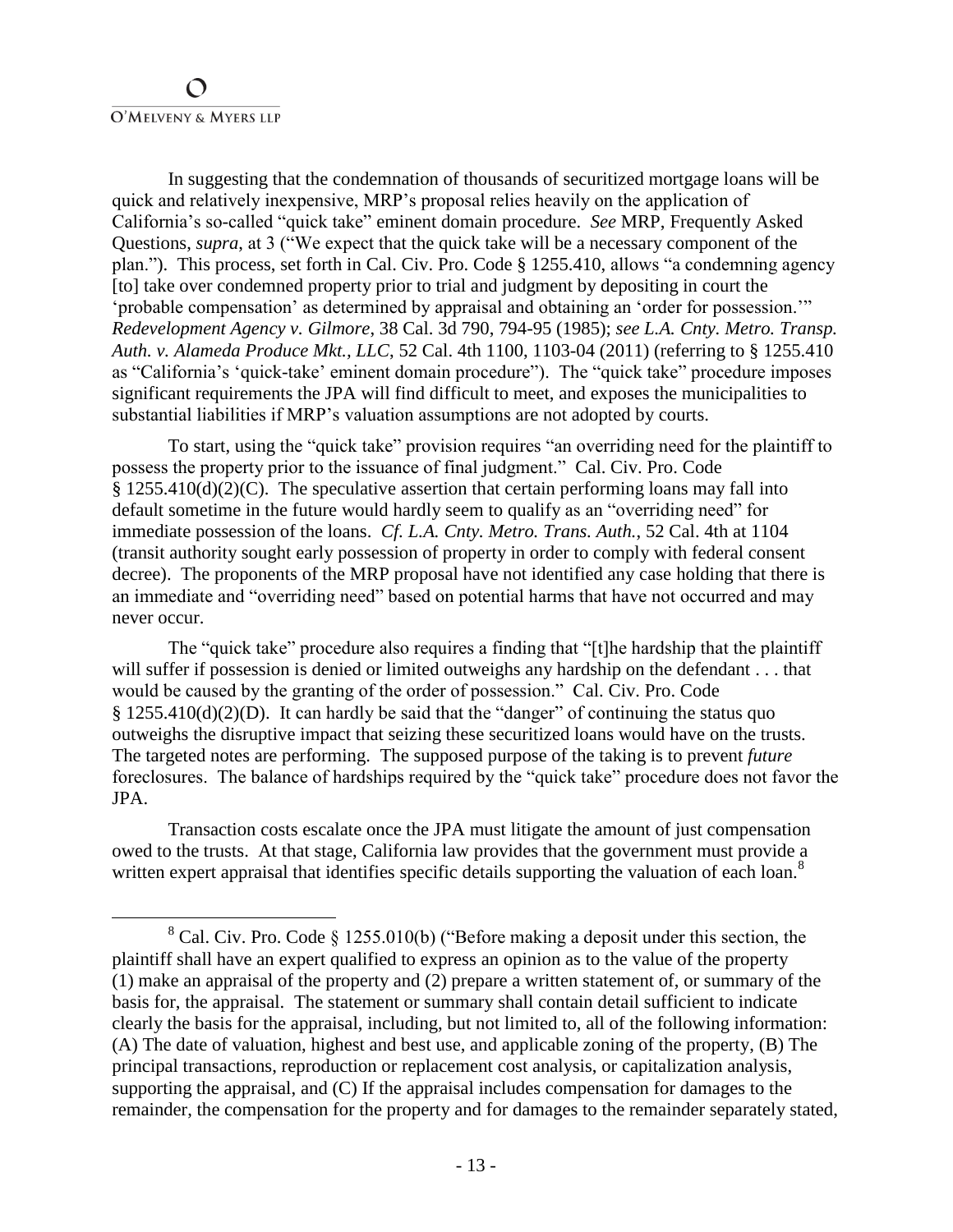The MPA proposal apparently contemplates offering an appraisal not for the value of the notes, but for the specific home that secures each note the JPA wants to take. As previously discussed, an appraisal of the value of the *home* is not even a facial *attempt* to reasonably or accurately appraise the value of the *note*, especially a performing note held in a securitization trust. The appraisal requirement is one of the "procedural safeguards" to prevent abuse of eminent domain powers. *Mt. San Jacinto Comm. College*, 40 Cal. 4th at 660-61. If the JPA's appraisals are unreasonable estimates of the notes' fair market value, the JPA is potentially liable for defendants' litigation costs. Cal. Civ. Pro. Code § 1250.410(b). The JPA also must cover the reasonable cost (up to \$5,000) for an independent appraisal if one is requested by the defendant. Cal. Civ. Pro. Code § 1263.025(a). When multiplied by the thousands of loans at issue in the MRP proposal, the foregoing transaction and litigation costs alone would be significant—much greater than the MRP proposal's proponents appear to appreciate.

Finally, the "quick take" procedure is not suited to the untested expansion of traditional eminent domain power proposed by MRP because it requires a court to find at the outset of the case that the public entity is "entitled to take the property by eminent domain"—a requirement that applies even when the motion is unopposed. Cal. Civ. Pro. Code § 1255.410(d)(1)(A).<sup>9</sup> As elaborated above, there are serious questions as to the constitutionality of the MRP proposal. Property owners are expressly authorized by law to challenge a "quick take" on any or all of these grounds, including whether the governing body abused its discretion in adopting the project  $(id. \S \S 1245.255 \& 1250.370(a)),$ <sup>10</sup> whether the court holds jurisdiction over the property *(id.*) §§ 1250.360(e) & 1250.020), whether the taking is for a public use (*id.* § 1250.360(b)), whether the seized property will be used to support the stated purpose of the project (*id.*§ 1250.360(c)), whether "public interest and necessity" require the project (*id.* § 1250.370(b)), and whether the proposed project is planned "in a manner that is most compatible with the greatest public good and the least private injury" (*id.* § 1250.360(c)). All of these issues would have to be resolved in the JPA's favor before a court could grant a "quick take." Cal. Civ. Pro. Code § 1255.410(d)(1)(A). And, in addition to all the transaction costs noted above, if the JPA loses this round of litigation over its right to take the loans, it is liable for the defendants' litigation costs. *Id.* § 1268.610.

and the calculations and a narrative explanation supporting the compensation, including any offsetting benefits.").

 $9<sup>9</sup>$  The legislative committee comments to this section note "that the determination of the plaintiff's right to take the property by eminent domain is preliminary only," but courts are not likely to risk the pitfalls of breaking up the assets of a trust if there is a reasonable prospect the taking could be invalidated. *See* Cal. Civ. Pro. Code § 1268.620 (making a plaintiff liable for all proximate damages caused by the transfer of property if the taking is later rejected, in addition to requiring the return of the property).

<sup>10</sup> *See Redevelopment Agency v. Norm's Slauson*, 173 Cal. App. 3d 1121, 1127 (1985) (holding that an agency abused its discretion by committing to a project with outside developers in advance of a public hearing on the public interest in the project).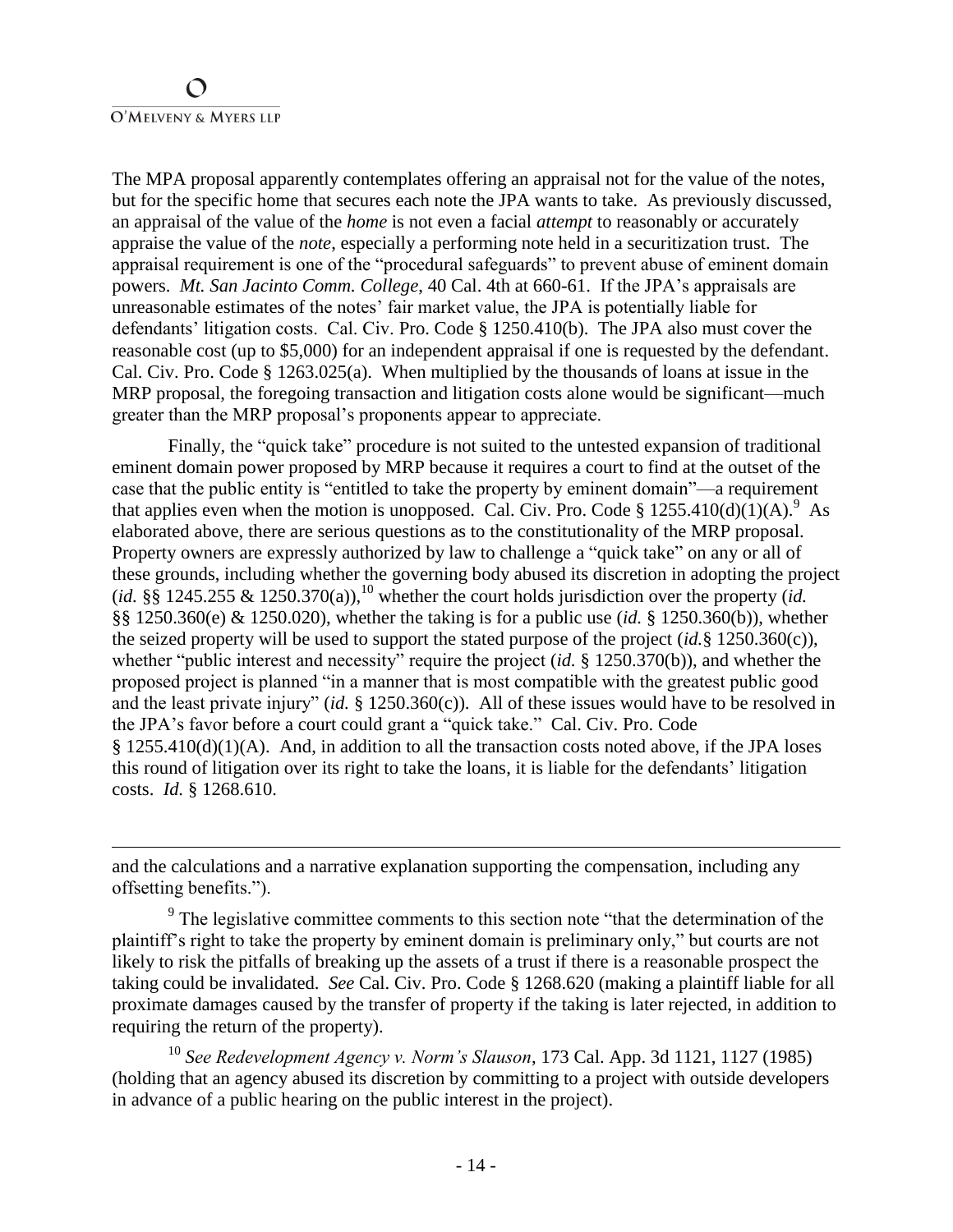## **B. The MRP Proposal Exposes Taxpayers And Municipalities To Staggering Financial Risks**

Contrary to the suggestion that the MRP proposal would operate "at no cost to the public fisc," Hockett Memo at 3, the proposal would expose participating cities and counties to substantial liabilities. Indeed, if MRP's assumptions are wrong about the fair value of the notes and the amount of just compensation due to the trusts, its proposal could bankrupt municipalities.

The crux of the MRP proposal is using California's "quick take" eminent domain procedure to take control of the notes before the amount of just compensation owed to the trusts is finally decided by the courts. MRP, Frequently Asked Questions, *supra*, at 3 ("We expect that the quick take will be a necessary component of the plan."). Even if the JPA could take possession of the notes using new investor funding, the proposal clearly does not contemplate raising and holding in reserve until all litigation is concluded funds that are sufficient to compensate the trusts for the full value of the notes and the damage caused to the trusts' remaining assets by removing large numbers of performing loans from the securitized pool. If courts ultimately adopt fair market values for the notes that are substantially different than MRP's valuation, the JPA will be liable for paying the difference to the trusts. That amount, multiplied by thousands of loans, easily could result in hundreds of millions of dollars in liabilities. Nowhere does the MRP proposal provide for raising and keeping in reserve until litigation concludes an amount of money that is sufficient to cover this potential liability.

If the JPA does not have sufficient funds to pay its liabilities, the participating municipalities will be responsible for paying the just compensation owed to the trusts. The JPA's members may try to disclaim responsibility for these liabilities, but it is unlikely that courts will permit the municipalities to shield themselves in the event the JPA is insolvent. *See* Cal. Gov't Code § 895.2 ("Whenever any public entities enter into an agreement, they are jointly and severally liable upon any liability which is imposed by any law other than this chapter upon any one of the entities or upon any entity created by the agreement for injury caused by a negligent or wrongful act or omission occurring in the performance of such agreement."); *see also Rose v. State*, 19 Cal. 2d 713, 726 (1942) ("Counties, cities and other political subdivisions are held liable where they take property, not upon the ground that they are authorized by statute to be sued, but because of the constitutional provision requiring compensation to be made for such taking."); *Crane-McNab LLC v. County of Merced*, 2010 WL 4024936, at \*8-9 (E.D. Cal. Oct. 13, 2010) (finding county to be proper defendant in action regarding allegations of property damage and taking by joint powers agency).<sup>11</sup> Whatever else is true of California procedure, the

 $11$  The decision to use the "quick take" procedure as part of the MRP proposal is quite significant. In normal eminent domain proceedings, the government does not take control or possession of the property until the litigation concludes and the amount of just compensation has been decided by the courts. Under these procedures, after the amount of compensation is decided the government can choose to abandon its condemnation efforts if it feels the fair value set by the court is too high. The option to abandon the taking if the price proves larger than anticipated does not exist under the MRP proposal because the notes will be extinguished and replaced with new, smaller notes, before the fair value litigation is resolved. The MRP proposal's use of the "quick take" procedure in this manner requires participating municipalities